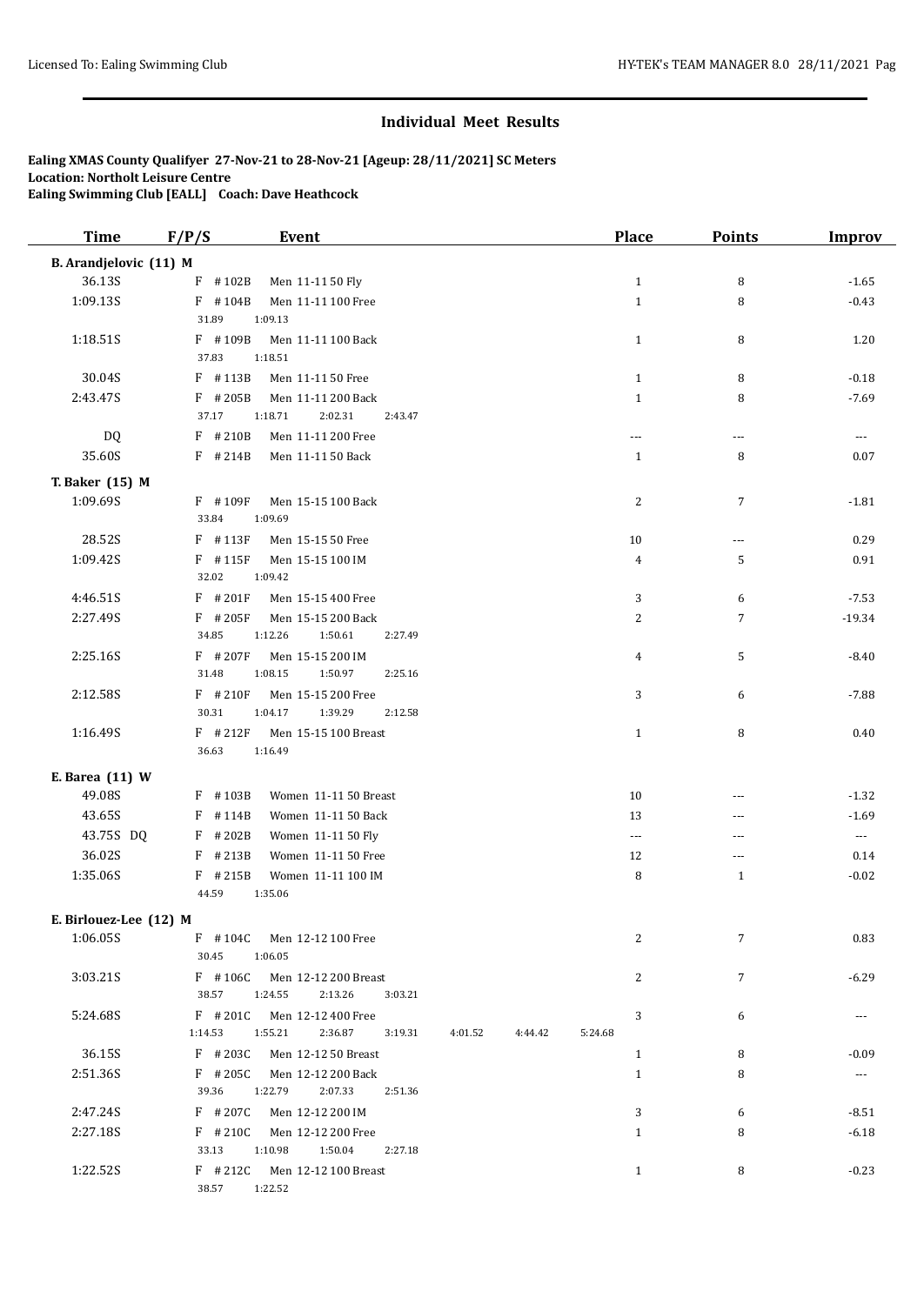| <b>Time</b>      | F/P/S            | <b>Event</b>           | Place          | Points                   | <b>Improv</b>         |
|------------------|------------------|------------------------|----------------|--------------------------|-----------------------|
| K. Bloor (10) M  |                  |                        |                |                          |                       |
| 1:25.74S         | $F$ #104A        | Men 9-10 100 Free      | 4              | 5                        |                       |
|                  | 39.64            | 1:25.74                |                |                          |                       |
| 1:38.91S         | F #109A          | Men 9-10 100 Back      | 3              | 6                        | ---                   |
|                  | 48.13            | 1:38.91                |                |                          |                       |
| 48.31S DQ        | $F$ #115A        | Men 9-10 100 IM        | $\overline{a}$ | ---                      | $---$                 |
|                  | 48.31            | 48.31                  |                |                          |                       |
| 52.82S DQ        | $F$ #203A        | Men 9-10 50 Breast     | $---$          | ---                      | ---                   |
| 1:53.72S         | $F$ #212A        | Men 9-10 100 Breast    | 5              | 4                        | $-8.22$               |
|                  | 54.74            | 1:53.72                |                |                          |                       |
| L. Booth $(9)$ W |                  |                        |                |                          |                       |
| 52.99S           | $F$ #103A        | Women 9-10 50 Breast   | 4              | 5                        | $-2.89$               |
| 52.25S           | #202A<br>F       | Women 9-10 50 Fly      | 9              | ---                      | 1.75                  |
| 1:34.94S         | #204A<br>F       | Women 9-10 100 Free    | 8              | $\mathbf{1}$             | $-4.72$               |
| 42.70S           | #213A<br>$\rm F$ | Women 9-10 50 Free     | 11             | $\cdots$                 | $-2.56$               |
| 1:49.05S         | $F$ # 215A       | Women 9-10 100 IM      | 9              | ---                      | $\scriptstyle \cdots$ |
|                  | 50.73            | 1:49.05                |                |                          |                       |
| L. Botha (13) W  |                  |                        |                |                          |                       |
| <b>NS</b>        | $F$ #101D        | Women 13-13 400 Free   | ---            | ---                      |                       |
| <b>NS</b>        | F<br>#103D       | Women 13-13 50 Breast  | $---$          | $---$                    |                       |
| NS               | F<br>#107D       | Women 13-13 200 IM     | $---$          | ---                      |                       |
| <b>NS</b>        | F<br>#112D       | Women 13-13 100 Breast | ---            | ---                      |                       |
| NS               | F<br>#202D       | Women 13-13 50 Fly     | $--$           | ---                      | ---                   |
| <b>NS</b>        | F<br>#204D       | Women 13-13 100 Free   | ---            | ---                      |                       |
| <b>NS</b>        | F<br>#206D       | Women 13-13 200 Breast | $---$          | ---                      |                       |
| <b>NS</b>        | #213D<br>F       | Women 13-13 50 Free    | ---            | ---                      |                       |
| <b>NS</b>        | $F$ # 215D       | Women 13-13 100 IM     | $---$          | $- - -$                  | $---$                 |
| J. Bowden (13) M |                  |                        |                |                          |                       |
| 34.05S           | $F$ #102D        | Men 13-13 50 Fly       | 6              | 3                        | $-2.95$               |
| 1:09.76S         | $F$ #104D        | Men 13-13 100 Free     | 13             | $\cdots$                 | $-3.05$               |
|                  | 32.33            | 1:09.76                |                |                          |                       |
| C. Braun (14) W  |                  |                        |                |                          |                       |
| 1:21.83S DQ      | $F$ #108E        | Women 14-14 100 Fly    | $\overline{a}$ | ---                      | $---$                 |
|                  | 36.34            | 1:21.83                |                |                          |                       |
| 36.42S           | $F$ # 114E       | Women 14-14 50 Back    | 5              | 4                        | $-0.05$               |
| 35.40S DQ        | F #202E          | Women 14-14 50 Fly     | $\overline{a}$ | ---                      | $\cdots$              |
| 1:08.97S         | F #204E          | Women 14-14 100 Free   | 7              | 2                        | 0.50                  |
| 1:16.24S         | F #209E          | Women 14-14 100 Back   | 5              | 4                        | $-0.97$               |
|                  | 36.92            | 1:16.24                |                |                          |                       |
| 31.53S           | $F$ # 213E       | Women 14-14 50 Free    | 8              | $\mathbf{1}$             | 0.28                  |
| 1:21.33S DQ      | $F$ # 215E       | Women 14-14 100 IM     | $---$          | $\overline{\phantom{a}}$ | $\cdots$              |
|                  | 36.89            | 1:21.33                |                |                          |                       |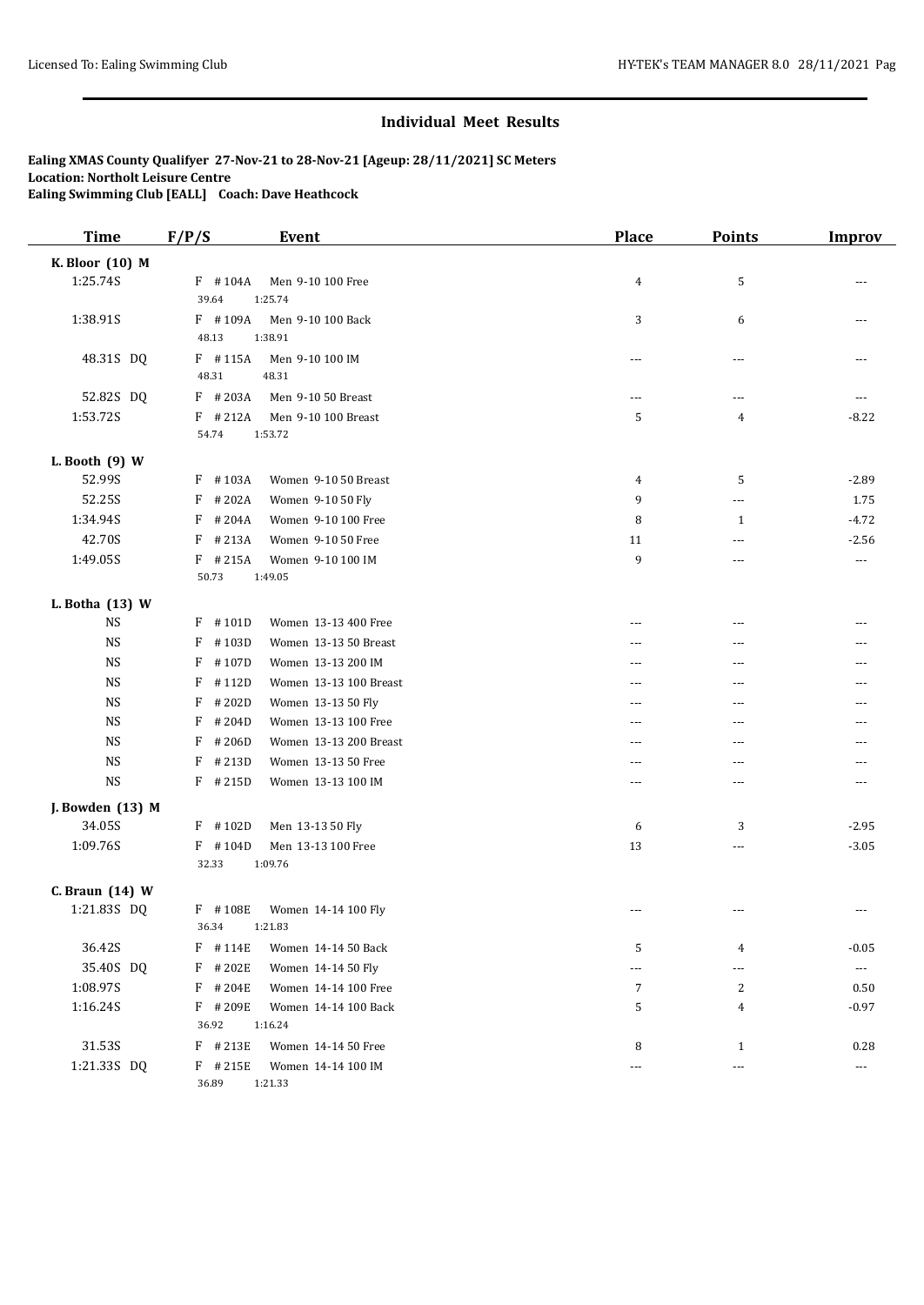| <b>Time</b>         | F/P/S<br><b>Event</b>                                                        | <b>Place</b>   | <b>Points</b>  | <b>Improv</b> |
|---------------------|------------------------------------------------------------------------------|----------------|----------------|---------------|
| C. Brennan $(15)$ W |                                                                              |                |                |               |
| 2:22.67S            | $F$ #110F<br>Women 15-15 200 Free<br>32.72<br>1:09.39<br>1:46.77<br>2:22.67  | 3              | 6              | $-1.77$       |
| 1:21.75S            | $F$ #112F<br>Women 15-15 100 Breast<br>38.73<br>1:21.75                      | $\mathbf{1}$   | 8              | 1.03          |
| 30.80S              | $F$ # 213F<br>Women 15-15 50 Free                                            | 3              | 6              | 0.47          |
| 1:15.85S            | $F$ #215F<br>Women 15-15 100 IM<br>35.91<br>1:15.85                          | $\mathbf{1}$   | 8              | $-2.71$       |
| A. Caygill (11) W   |                                                                              |                |                |               |
| 48.88S              | $F$ #103B<br>Women 11-11 50 Breast                                           | 9              | ---            | $-3.35$       |
| 3:04.70S            | $F$ #105B<br>Women 11-11 200 Back<br>42.68<br>1:30.03<br>2:18.06<br>3:04.70  | 5              | 4              | $-1.83$       |
| 1:43.71S            | $F$ #112B<br>Women 11-11 100 Breast<br>50.14<br>1:43.71                      | 6              | 3              | ---           |
| 39.00S              | $F$ #114B<br>Women 11-11 50 Back                                             | 3              | 6              | $-0.38$       |
| 42.96S              | $F$ # 202B<br>Women 11-11 50 Fly                                             | $\overline{7}$ | 2              | $-0.17$       |
| 1:22.03S            | $F$ # 204B<br>Women 11-11 100 Free<br>38.32<br>1:22.03                       | 11             | ---            | ---           |
| 1:25.28S            | $F$ # 209B<br>Women 11-11 100 Back<br>41.72<br>1:25.28                       | 5              | $\overline{4}$ | $-0.81$       |
| 36.38S              | $F$ # 213B<br>Women 11-11 50 Free                                            | 14             | ---            | $-0.47$       |
| M. Charles (16) M   |                                                                              |                |                |               |
| 29.74S              | $F$ #102G<br>Men 16 & Over 50 Fly                                            | 6              | 3              | $-2.52$       |
| 58.11S              | $F$ #104G<br>Men 16 & Over 100 Free<br>27.29<br>58.11                        | 3              | 6              | 1.33          |
| 1:07.55S            | $F$ #109G<br>Men 16 & Over 100 Back<br>33.16<br>1:07.55                      | $\mathbf{1}$   | 8              | 0.11          |
| 26.55S              | $F$ #113G<br>Men 16 & Over 50 Free                                           | 4              | 5              | 0.58          |
| 1:09.71S            | $F$ #115G<br>Men 16 & Over 100 IM<br>31.72<br>1:09.71                        | $\overline{c}$ | $\overline{7}$ | $-1.15$       |
| 2:07.05S            | $F$ # 210G<br>Men 16 & Over 200 Free<br>28.05<br>59.90<br>1:33.45<br>2:07.05 | 3              | 6              | $-3.24$       |
| 30.93S              | $F$ # 214G<br>Men 16 & Over 50 Back                                          | $\mathbf{1}$   | 8              | 0.02          |
| Y. Chauvet (14) W   |                                                                              |                |                |               |
| <b>NS</b>           | $F$ # 202E<br>Women 14-14 50 Fly                                             |                | $\overline{a}$ |               |
| <b>NS</b>           | F #213E<br>Women 14-14 50 Free                                               | $---$          | ---            | $---$         |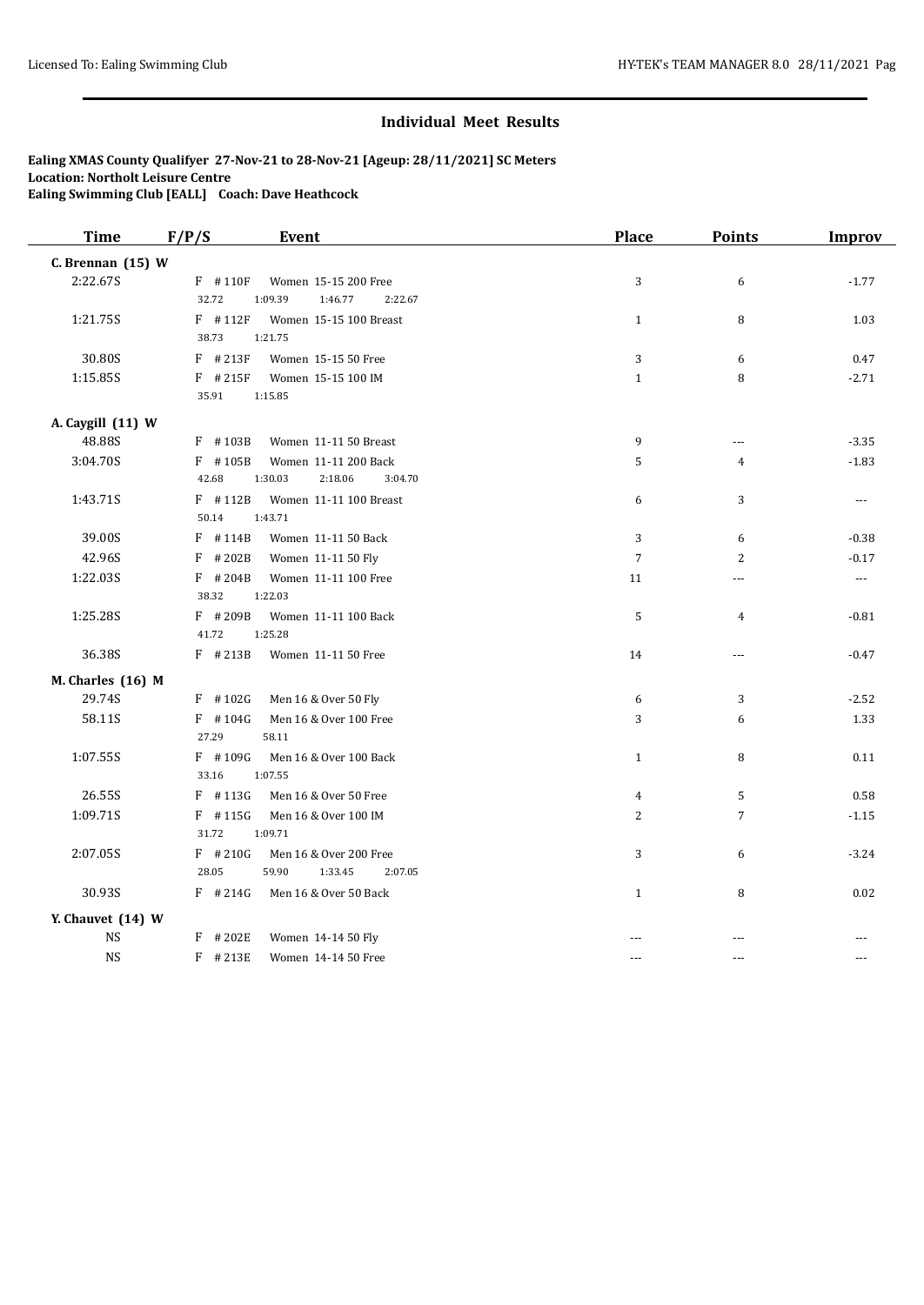| <b>Time</b>                       | F/P/S              | <b>Event</b>                                          |         |                    | Place          | Points         | <b>Improv</b> |
|-----------------------------------|--------------------|-------------------------------------------------------|---------|--------------------|----------------|----------------|---------------|
| S. Chavchanidze (12) W            |                    |                                                       |         |                    |                |                |               |
| 5:24.68S                          | $F$ #101C          | Women 12-12 400 Free                                  |         |                    | $\mathbf{1}$   | 8              |               |
|                                   | 34.64              | 1:13.57<br>1:54.30<br>2:36.76                         | 3:19.12 | 4:02.20<br>4:44.77 | 5:24.68        |                |               |
| 2:45.76S                          | $F$ #105C          | Women 12-12 200 Back                                  |         |                    | $\mathbf{1}$   | 8              | $-3.21$       |
|                                   | 38.59              | 1:20.68<br>2:04.46<br>2:45.76                         |         |                    |                |                |               |
| 2:57.93S                          | $F$ #107C<br>37.46 | Women 12-12 200 IM                                    |         |                    | 3              | 6              | $-24.71$      |
|                                   |                    | 1:20.84<br>2:18.19<br>2:57.93                         |         |                    |                |                |               |
| 2:31.90S                          | $F$ #110C<br>34.03 | Women 12-12 200 Free<br>1:12.67<br>1:53.05<br>2:31.90 |         |                    | $\mathbf{1}$   | 8              | $-10.26$      |
| 36.49S                            | $F$ #114C          | Women 12-12 50 Back                                   |         |                    | $\overline{c}$ | $\overline{7}$ | 0.04          |
| 36.35S                            | $F$ # 202C         | Women 12-12 50 Fly                                    |         |                    | 5              | 4              | $-4.18$       |
| 1:08.60S                          | $F$ # 204C         | Women 12-12 100 Free                                  |         |                    | 3              | 6              | $-2.52$       |
|                                   | 32.69              | 1:08.60                                               |         |                    |                |                |               |
| 1:17.85S                          | $F$ # 209C         | Women 12-12 100 Back                                  |         |                    | 2              | $\overline{7}$ | $-0.55$       |
|                                   | 37.80              | 1:17.85                                               |         |                    |                |                |               |
| 31.66S                            | $F$ #213C          | Women 12-12 50 Free                                   |         |                    | 4              | 5              | 0.25          |
| F. Choinski (12) M                |                    |                                                       |         |                    |                |                |               |
| 36.98S                            | $F$ #102C          | Men 12-12 50 Fly                                      |         |                    | 3              | 6              | $-0.21$       |
| 1:15.52S                          | $F$ #104C          | Men 12-12 100 Free                                    |         |                    | $\overline{7}$ | $\overline{2}$ | $-2.04$       |
|                                   | 36.47              | 1:15.52                                               |         |                    |                |                |               |
| 33.84S                            | $F$ #113C          | Men 12-12 50 Free                                     |         |                    | 2              | $\overline{7}$ | $-0.33$       |
| <b>NS</b>                         | $F$ #115C          | Men 12-12 100 IM                                      |         |                    | ---            | ---            | $\cdots$      |
| 45.31S                            | F<br>#203C         | Men 12-12 50 Breast                                   |         |                    | 5              | 4              | 1.03          |
| 3:07.80S                          | F #207C            | Men 12-12 200 IM                                      |         |                    | 6              | 3              | $---$         |
| 1:39.24S                          | $F$ # 212C         | Men 12-12 100 Breast                                  |         |                    | 4              | 5              | $-16.66$      |
|                                   | 46.92              | 1:39.24                                               |         |                    |                |                |               |
| 0. Choinski (15) M                |                    |                                                       |         |                    |                |                |               |
| 29.53S                            | F #102F            | Men 15-15 50 Fly                                      |         |                    | 4              | 5              | 0.58          |
| 1:01.34S                          | $F$ #104F          | Men 15-15 100 Free                                    |         |                    | 4              | 5              | 0.46          |
|                                   | 29.54              | 1:01.34                                               |         |                    |                |                |               |
| 2:31.19S                          | $F$ #111F          | Men 15-15 200 Fly                                     |         |                    | 3              | 6              | $-7.86$       |
|                                   | 33.18              | 1:11.39<br>1:51.83<br>2:31.19                         |         |                    |                |                |               |
| 28.30S                            | F #113F            | Men 15-15 50 Free                                     |         |                    | 8              | 1              | 1.17          |
| 35.14S                            | $F$ #203F          | Men 15-15 50 Breast                                   |         |                    | $\mathbf{1}$   | 8              | 0.48          |
| 1:06.14S                          | F #208F<br>30.35   | Men 15-15 100 Fly<br>1:06.14                          |         |                    | 4              | 5              | $-0.11$       |
| 1:18.16S                          | $F$ # 212F         |                                                       |         |                    | 2              | $\overline{7}$ |               |
|                                   | 37.52              | Men 15-15 100 Breast<br>1:18.16                       |         |                    |                |                | 1.73          |
| F. Conte Ireland (9) M            |                    |                                                       |         |                    |                |                |               |
| 1:01.34S                          | $F$ # 203A         | Men 9-10 50 Breast                                    |         |                    | 13             | ---            |               |
|                                   |                    |                                                       |         |                    |                |                |               |
| J. Conte Ireland (12) M<br>46.36S |                    |                                                       |         |                    |                |                |               |
|                                   | $F$ # 203C         | Men 12-12 50 Breast                                   |         |                    | 6              | 3              | ---           |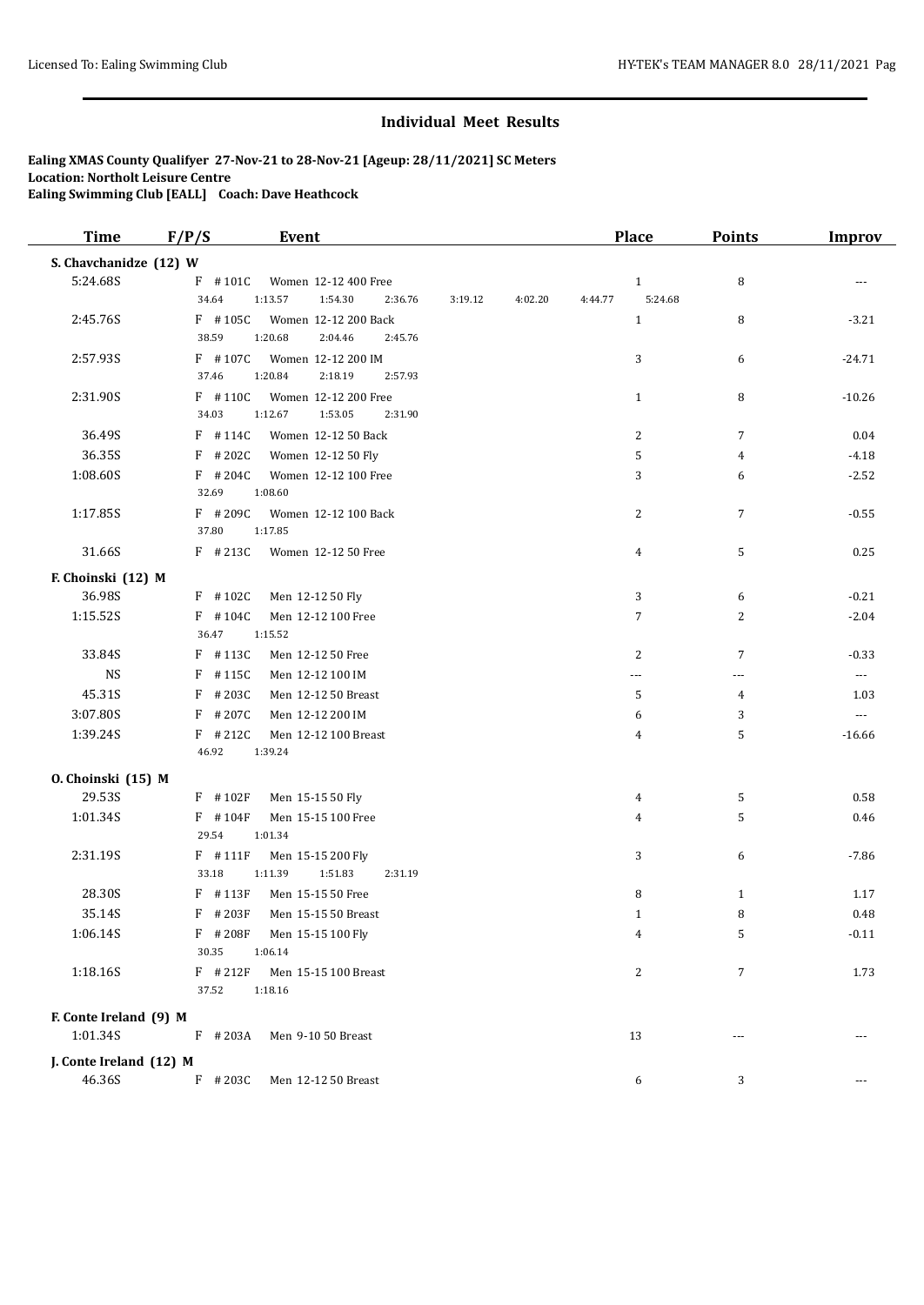| <b>Time</b>          | F/P/S                 | <b>Event</b>                               |                    |         | <b>Place</b>             |                | <b>Points</b>  | <b>Improv</b>         |
|----------------------|-----------------------|--------------------------------------------|--------------------|---------|--------------------------|----------------|----------------|-----------------------|
| L. Cox (10) M        |                       |                                            |                    |         |                          |                |                |                       |
| 49.63S               | $F$ #102A             | Men 9-10 50 Fly                            |                    |         |                          | 6              | 3              | $-40.94$              |
| 1:34.87S DQ          | $F$ #104A<br>44.57    | Men 9-10 100 Free<br>1:34.87               |                    |         | ---                      |                | ---            | ---                   |
| 1:51.61S             | $F$ #109A<br>52.61    | Men 9-10 100 Back<br>1:51.61               |                    |         | 10                       |                | ---            | ---                   |
| 1:53.35S DQ          | $F$ #115A<br>51.48    | Men 9-10 100 IM<br>1:53.35                 |                    |         | $\overline{\phantom{a}}$ |                | ---            |                       |
| 3:36.48S             | $F$ #210A<br>46.05    | Men 9-10 200 Free<br>1:42.75<br>2:41.84    | 3:36.48            |         |                          | 8              | $\mathbf{1}$   |                       |
| 1:50.79S             | $F$ # 212A<br>52.82   | Men 9-10 100 Breast<br>1:50.79             |                    |         |                          | 4              | 5              | $-11.68$              |
| I. Dhandapani (9) M  |                       |                                            |                    |         |                          |                |                |                       |
| 1:02.60S             | $F$ #102A             | Men 9-10 50 Fly                            |                    |         | 15                       |                | ---            | 22.60                 |
| 2:04.92S             | $F$ #104A<br>53.37    | Men 9-10 100 Free<br>2:04.92               |                    |         | 15                       |                | ---            | $\scriptstyle \cdots$ |
| 44.36S               | $F$ #113A             | Men 9-10 50 Free                           |                    |         | 18                       |                | ---            | $-1.17$               |
| 1:57.56S             | $F$ #115A<br>57.72    | Men 9-10 100 IM<br>1:57.56                 |                    |         | 9                        |                | $\overline{a}$ | $\sim$ $\sim$ $\sim$  |
| 1:01.88S             | $F$ # 203A            | Men 9-10 50 Breast                         |                    |         | 14                       |                | ---            | $-8.65$               |
| 54.13S               | $F$ # 214A            | Men 9-10 50 Back                           |                    |         | 12                       |                | $---$          | 36.03                 |
| I. Dhandapani (12) M |                       |                                            |                    |         |                          |                |                |                       |
| 35.22S               | $F$ #102C             | Men 12-12 50 Fly                           |                    |         |                          | 2              | $\overline{7}$ | $-0.83$               |
| 1:08.77S             | $F$ #104C<br>33.29    | Men 12-12 100 Free<br>1:08.77              |                    |         |                          | 3              | 6              | 0.40                  |
| 1:26.77S             | $F$ #109C<br>41.64    | Men 12-12 100 Back<br>1:26.77              |                    |         |                          | 5              | 4              | 0.05                  |
| 30.25S               | $F$ #113C             | Men 12-12 50 Free                          |                    |         |                          | $\mathbf{1}$   | 8              | $-0.28$               |
| 1:24.30S             | $F$ #115C<br>39.06    | Men 12-12 100 IM<br>1:24.30                |                    |         |                          | $\overline{c}$ | 7              | $-0.20$               |
| 5:41.18S             | $F$ # 201C<br>1:19.26 | Men 12-12 400 Free<br>2:02.74<br>2:46.51   | 3:30.72<br>4:15.59 | 4:59.41 | 5:41.18                  | 4              | 5              | ---                   |
| 41.12S DQ            | $F$ # 203C            | Men 12-12 50 Breast                        |                    |         | $- - -$                  |                | $\overline{a}$ |                       |
| 2:37.16S             | $F$ # 210C<br>34.63   | Men 12-12 200 Free<br>1:15.18<br>1:57.38   | 2:37.16            |         |                          | 3              | 6              | $-1.57$               |
| 39.04S               | $F$ # 214C            | Men 12-12 50 Back                          |                    |         |                          | 2              | $\overline{7}$ | $-0.02$               |
| C. Ferhat (14) W     |                       |                                            |                    |         |                          |                |                |                       |
| 5:52.18S             | $F$ #101E<br>37.61    | Women 14-14 400 Free<br>1:20.26<br>2:04.46 | 2:49.41<br>3:35.52 | 4:21.56 | 5:08.19                  | 8<br>5:52.18   | $\mathbf{1}$   | 6.44                  |
| 40.76S               | $F$ # 202E            | Women 14-14 50 Fly                         |                    |         | 12                       |                | $\overline{a}$ | 0.41                  |
| 1:14.87S             | $F$ # 204E<br>35.59   | Women 14-14 100 Free<br>1:14.87            |                    |         | 13                       |                | ---            | $-3.82$               |
| 1:28.03S             | F #209E<br>41.75      | Women 14-14 100 Back<br>1:28.03            |                    |         | 10                       |                | $---$          | 0.65                  |
| 33.92S               | $F$ # 213E            | Women 14-14 50 Free                        |                    |         | 16                       |                | ---            | 0.11                  |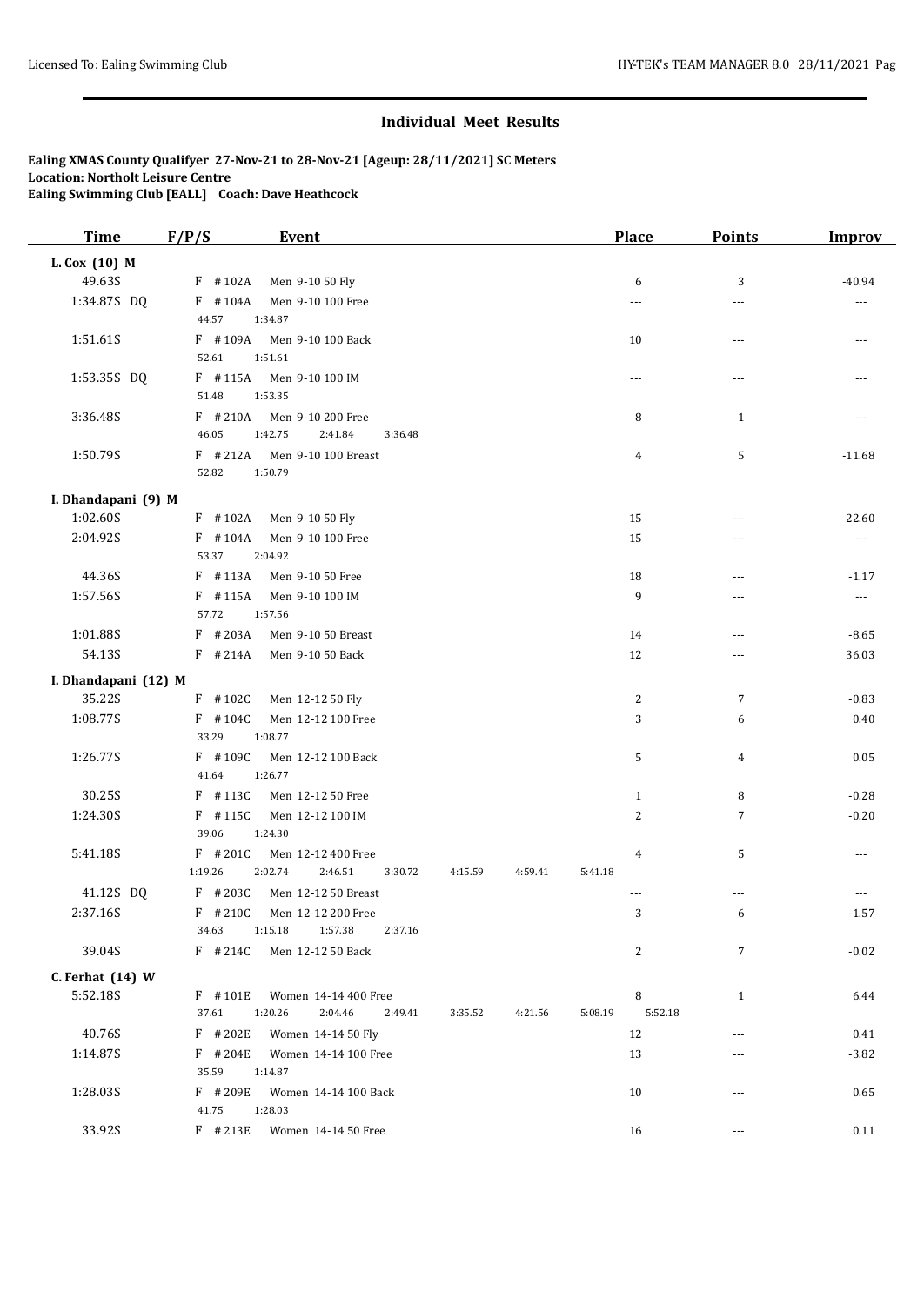| <b>Time</b>           | F/P/S                    | Event                                      |         |         |         |         | <b>Place</b>   | <b>Points</b>  | <b>Improv</b>         |
|-----------------------|--------------------------|--------------------------------------------|---------|---------|---------|---------|----------------|----------------|-----------------------|
| A. Fomina (15) W      |                          |                                            |         |         |         |         |                |                |                       |
| 2:38.51S              | $F$ #110F                | Women 15-15 200 Free                       |         |         |         |         | 6              | 3              | 0.17                  |
|                       | 34.16                    | 1:57.50<br>1:13.97                         | 2:38.51 |         |         |         |                |                |                       |
| 38.50S                | $F$ # 202F               | Women 15-15 50 Fly                         |         |         |         |         | $\overline{7}$ | $\overline{c}$ | $-0.38$               |
| 1:13.88S              | $F$ #204F                | Women 15-15 100 Free                       |         |         |         |         | 5              | $\overline{4}$ | 1.56                  |
|                       | 34.87                    | 1:13.88                                    |         |         |         |         |                |                |                       |
| 32.48S                | $F$ #213F                | Women 15-15 50 Free                        |         |         |         |         | 6              | 3              | $-0.01$               |
| 1:27.39S              | $F$ # 215F               | Women 15-15 100 IM                         |         |         |         |         | 6              | 3              | 0.72                  |
|                       | 39.92                    | 1:27.39                                    |         |         |         |         |                |                |                       |
| L. Frainer-Law (11) M |                          |                                            |         |         |         |         |                |                |                       |
| 38.09S                | $F$ #102B                | Men 11-11 50 Fly                           |         |         |         |         | 3              | 6              | 0.50                  |
| 1:21.81S              | $F$ #109B<br>39.59       | Men 11-11 100 Back<br>1:21.81              |         |         |         |         | 2              | 7              | $-2.38$               |
| 32.37S                | F #113B                  | Men 11-11 50 Free                          |         |         |         |         | 2              | 7              | $-1.04$               |
| 42.21S                | $F$ # 203B               | Men 11-11 50 Breast                        |         |         |         |         | 2              | 7              | $-4.76$               |
| 2:59.88S              | #207B<br>F               | Men 11-11 200 IM                           |         |         |         |         | $\mathbf{1}$   | 8              | $-24.21$              |
|                       | $\overline{\phantom{a}}$ | 2:59.86<br>$\overline{a}$                  | 1:22.46 | 2:16.05 | 2:59.88 |         |                |                |                       |
| 1:29.19S              | $F$ # 208B               | Men 11-11 100 Fly                          |         |         |         |         | $\mathbf{1}$   | 8              | $-1.87$               |
|                       | 40.62                    | 1:29.19                                    |         |         |         |         |                |                |                       |
| 2:44.40S              | $F$ # 210B               | Men 11-11 200 Free                         |         |         |         |         | $\mathbf{1}$   | 8              | 1.06                  |
|                       | 36.05                    | 1:18.00<br>2:02.89                         | 2:44.40 |         |         |         |                |                |                       |
| 37.40S                | $F$ # 214B               | Men 11-11 50 Back                          |         |         |         |         | 2              | 7              | $-1.79$               |
| J. Gill (13) W        |                          |                                            |         |         |         |         |                |                |                       |
| 5:18.53S              | $F$ #101D                | Women 13-13 400 Free                       |         |         |         |         | 3              | 6              | ---                   |
|                       | 33.06                    | 1:11.44<br>1:51.47                         | 2:32.74 | 3:13.86 | 3:55.78 | 4:37.79 | 5:18.53        |                |                       |
| 2:41.32S              | $F$ #105D<br>36.67       | Women 13-13 200 Back<br>1:17.78<br>2:00.09 | 2:41.32 |         |         |         | 3              | 6              | $-3.66$               |
| 2:55.59S              | $F$ #107D                | Women 13-13 200 IM                         |         |         |         |         | 7              | 2              | $-0.32$               |
|                       | 38.68                    | 1:23.00<br>2:17.32                         | 2:55.59 |         |         |         |                |                |                       |
| 2:31.70S              | $F$ #110D                | Women 13-13 200 Free                       |         |         |         |         | 7              | 2              | $-5.36$               |
|                       | 33.92                    | 1:12.48<br>1:52.86                         | 2:31.70 |         |         |         |                |                |                       |
| 35.15S                | $F$ #114D                | Women 13-13 50 Back                        |         |         |         |         | 3              | 6              | $-0.32$               |
| 1:07.13S              | $F$ # 204D               | Women 13-13 100 Free                       |         |         |         |         | 6              | 3              | $-1.87$               |
|                       | 31.93                    | 1:07.13                                    |         |         |         |         |                |                |                       |
| 1:15.64S              | $F$ # 209D               | Women 13-13 100 Back                       |         |         |         |         | 4              | 5              | 0.07                  |
|                       | 37.05                    | 1:15.64                                    |         |         |         |         |                |                |                       |
| 31.18S                | $F$ # 213D               | Women 13-13 50 Free                        |         |         |         |         | 7              | 2              | $-0.16$               |
| 1:21.54S              | $F$ # 215D               | Women 13-13 100 IM                         |         |         |         |         | $\sqrt{ }$     | $\overline{c}$ | 0.29                  |
|                       | 36.68                    | 1:21.54                                    |         |         |         |         |                |                |                       |
| M. Gill (11) W        |                          |                                            |         |         |         |         |                |                |                       |
| 53.06S                | $F$ #103B                | Women 11-11 50 Breast                      |         |         |         |         | 17             | ---            | 1.44                  |
| 47.49S                | F<br>#114B               | Women 11-11 50 Back                        |         |         |         |         | 20             | ---            | 1.70                  |
| 1:31.74S              | $F$ # 204B               | Women 11-11 100 Free                       |         |         |         |         | 15             | ---            | $\scriptstyle \cdots$ |
| 38.78S                | #213B<br>F               | Women 11-11 50 Free                        |         |         |         |         | 20             | ---            | 0.34                  |
| 1:42.26S              | $F$ # 215B               | Women 11-11 100 IM                         |         |         |         |         | 14             | ---            | 1.83                  |
|                       | 49.36                    | 1:42.26                                    |         |         |         |         |                |                |                       |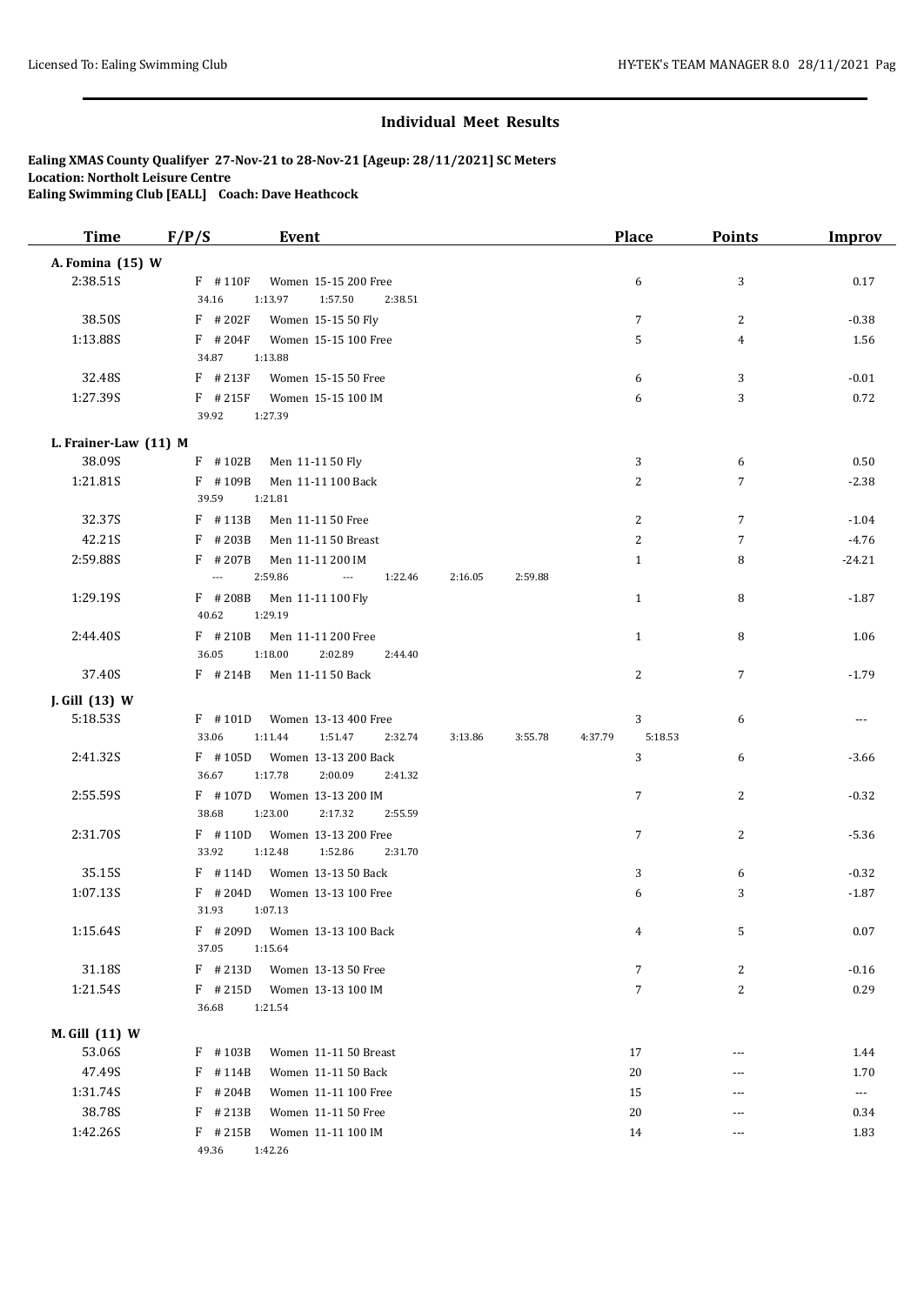| <b>Time</b>      | F/P/S<br><b>Event</b>                                                                 | <b>Place</b> | <b>Points</b>            | <b>Improv</b>            |
|------------------|---------------------------------------------------------------------------------------|--------------|--------------------------|--------------------------|
| D. Hovell (13) W |                                                                                       |              |                          |                          |
| 44.73S           | $F$ #103D<br>Women 13-13 50 Breast                                                    | 10           | $\sim$ $\sim$            | $-0.11$                  |
| 3:10.08S         | $F$ #107D<br>Women 13-13 200 IM                                                       | 9            | ---                      | $-14.85$                 |
|                  | 40.81<br>1:27.83<br>2:25.86<br>3:10.08                                                |              |                          |                          |
| 1:41.90S         | $F$ #112D<br>Women 13-13 100 Breast                                                   | 12           | $---$                    | $-5.95$                  |
|                  | 47.34<br>1:41.90                                                                      |              |                          |                          |
| 40.12S           | $F$ #114D<br>Women 13-13 50 Back                                                      | 15           | ---                      | 0.37                     |
| 40.33S           | $F$ # 202D<br>Women 13-13 50 Fly                                                      | 17           | $---$                    | 0.29                     |
| 1:18.35S         | $F$ # 204D<br>Women 13-13 100 Free                                                    | 21           | ---                      | $-7.48$                  |
| 3:39.23S         | $F$ # 206D<br>Women 13-13 200 Breast                                                  | 9            | ---                      | $\overline{\phantom{a}}$ |
|                  | 3:39.20<br>1:43.95<br>2:42.44<br>$\overline{\phantom{a}}$<br>$\overline{\phantom{a}}$ | 3:39.23      |                          |                          |
| 1:25.68S         | $F$ # 209D<br>Women 13-13 100 Back                                                    | 14           | ---                      | $-4.32$                  |
|                  | 41.50<br>1:25.68                                                                      |              |                          |                          |
| 35.11S           | $F$ # 213D<br>Women 13-13 50 Free                                                     | 23           | ---                      | 1.11                     |
| 1:29.82S         | $F$ # 215D<br>Women 13-13 100 IM                                                      | 18           | ---                      | 0.63                     |
|                  | 40.75<br>1:29.82                                                                      |              |                          |                          |
| J. Hovell (10) M |                                                                                       |              |                          |                          |
| 56.68S           | $F$ #102A<br>Men 9-10 50 Fly                                                          | 14           | ---                      | $-13.01$                 |
| 1:35.11S         | $F$ #104A<br>Men 9-10 100 Free                                                        | 10           | ---                      | ---                      |
|                  | 44.09<br>1:35.11                                                                      |              |                          |                          |
| 1:40.78S         | $F$ #109A<br>Men 9-10 100 Back                                                        | 5            | $\overline{4}$           | ---                      |
|                  | 48.79<br>1:40.78                                                                      |              |                          |                          |
| 43.16S           | $F$ #113A<br>Men 9-10 50 Free                                                         | 14           | ---                      | 1.85                     |
| 1:53.11S         | $F$ #115A<br>Men 9-10 100 IM                                                          | 8            | 1                        | $-6.77$                  |
|                  | 52.96<br>1:53.11                                                                      |              |                          |                          |
| 1:03.21S         | $F$ # 203A<br>Men 9-10 50 Breast                                                      | 15           | $\overline{\phantom{a}}$ | $-1.86$                  |
| 2:12.22S         | $F$ #212A<br>Men 9-10 100 Breast                                                      | 8            | 1                        | $---$                    |
|                  | 1:02.25<br>2:12.22                                                                    |              |                          |                          |
| 47.34S           | $F$ # 214A<br>Men 9-10 50 Back                                                        | 6            | 3                        | $-3.30$                  |
| T. Hovell (11) W |                                                                                       |              |                          |                          |
| 45.17S           | $F$ #103B<br>Women 11-11 50 Breast                                                    | 5            | 4                        | $-4.20$                  |
| 2:59.12S         | F #105B<br>Women 11-11 200 Back                                                       | 3            | 6                        | $-26.84$                 |
|                  | 2:13.87<br>41.09<br>1:25.92<br>2:59.12                                                |              |                          |                          |
| 2:42.24S         | $F$ #110B<br>Women 11-11 200 Free                                                     | 2            | $\overline{7}$           | $-43.25$                 |
|                  | 36.97<br>1:19.08<br>2:03.02<br>2:42.24                                                |              |                          |                          |
| 1:38.32S         | F #112B<br>Women 11-11 100 Breast<br>46.48<br>1:38.32                                 | 4            | 5                        | $-18.44$                 |
| 39.10S           | F #114B                                                                               |              |                          | 0.28                     |
| 40.21S           | Women 11-11 50 Back<br>$F$ # 202B                                                     | 4<br>5       | 5<br>4                   | 0.31                     |
| 1:13.97S         | Women 11-11 50 Fly<br>$F$ # 204B<br>Women 11-11 100 Free                              | 4            | 5                        | $-15.82$                 |
| 3:26.86S DQ      | $F$ #206B<br>Women 11-11 200 Breast                                                   |              | ---                      | $---$                    |
|                  | 1:40.87<br>3:26.86<br>1:40.87<br>2:35.62<br>3:26.86                                   |              |                          |                          |
| 1:22.70S         | $F$ # 209B<br>Women 11-11 100 Back                                                    | 4            | 5                        | $-9.92$                  |
|                  | 1:22.70<br>40.58                                                                      |              |                          |                          |
| 32.83S           | $F$ # 213B<br>Women 11-11 50 Free                                                     | 3            | 6                        | 0.32                     |
| 1:24.45S         | $F$ # 215B<br>Women 11-11 100 IM                                                      | 4            | 5                        | $-3.80$                  |
|                  | 39.32<br>1:24.45                                                                      |              |                          |                          |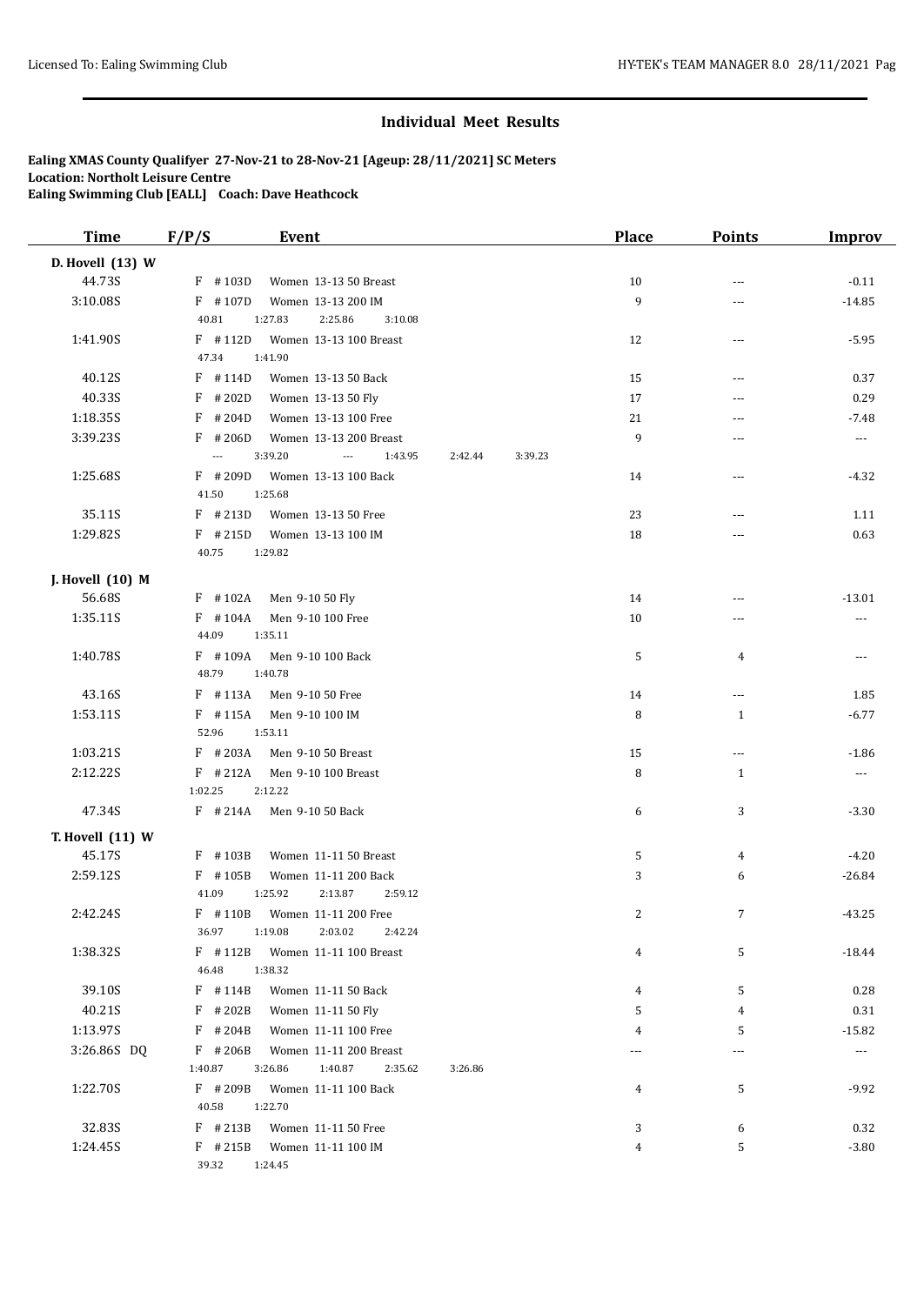| <b>Time</b>            | F/P/S              | Event                                      | <b>Place</b>   | Points         | <b>Improv</b> |
|------------------------|--------------------|--------------------------------------------|----------------|----------------|---------------|
| E. Howell-Jones (12) W |                    |                                            |                |                |               |
| 43.77S DQ              | $F$ #114C          | Women 12-12 50 Back                        | $\overline{a}$ | ---            | $---$         |
| 42.57S                 | $F$ # 202C         | Women 12-12 50 Fly                         | 15             | ---            | $-1.95$       |
| 36.40S                 | $F$ # 213C         | Women 12-12 50 Free                        | 13             | ---            | $-1.16$       |
| 1:34.16S DQ            | $F$ # 215C         | Women 12-12 100 IM                         | $\sim$ $\sim$  | ---            | $---$         |
|                        | 42.85              | 1:34.16                                    |                |                |               |
| F. Ibrahim (15) W      |                    |                                            |                |                |               |
| 1:16.26S               | $F$ #108F          | Women 15-15 100 Fly                        | 3              | 6              | 0.43          |
|                        | 34.19              | 1:16.26                                    |                |                |               |
| 35.18S                 | $F$ #114F          | Women 15-15 50 Back                        | 3              | 6              | $-0.37$       |
| 33.06S                 | $F$ # 202F         | Women 15-15 50 Fly                         | 3              | 6              | $-0.25$       |
| 1:06.68S               | $F$ #204F          | Women 15-15 100 Free                       | 2              | 7              | $-0.39$       |
|                        | 31.67              | 1:06.68                                    |                |                |               |
| 30.64S                 | $F$ #213F          | Women 15-15 50 Free                        | 2              | $\overline{7}$ | 0.57          |
| 1:16.61S               | $F$ # 215F         | Women 15-15 100 IM                         | 3              | 6              | $-0.46$       |
|                        | 34.66              | 1:16.61<br>---<br>$\overline{\phantom{a}}$ |                |                |               |
| I. Ingleton (11) W     |                    |                                            |                |                |               |
| 40.56S                 | F #103B            | Women 11-11 50 Breast                      | $\mathbf{1}$   | 8              | $-2.88$       |
| 3:03.09S               | F #107B            | Women 11-11 200 IM                         | 4              | 5              | ---           |
|                        | 38.24              | 1:22.55<br>2:20.78<br>3:03.09              |                |                |               |
| 2:43.45S               | $F$ #110B          | Women 11-11 200 Free                       | 3              | 6              | $-12.19$      |
|                        | 37.25              | 1:19.32<br>2:03.21<br>2:43.45              |                |                |               |
| 1:31.91S               | $F$ #112B<br>42.95 | Women 11-11 100 Breast<br>1:31.91          | 3              | 6              | $-2.52$       |
| 38.29S                 | $F$ # 114B         | Women 11-11 50 Back                        | 2              | $\overline{7}$ | $-3.34$       |
| 36.85S                 | F<br>#202B         | Women 11-11 50 Fly                         | 3              | 6              | $-2.50$       |
| 1:13.15S               | $F$ # 204B         | Women 11-11 100 Free                       | $\overline{c}$ | 6.5            | $-7.51$       |
| 1:21.98S               | $F$ #209B          | Women 11-11 100 Back                       | 3              | 6              | $-9.75$       |
|                        | 40.15              | 1:21.98                                    |                |                |               |
| 33.05S                 | $F$ # 213B         | Women 11-11 50 Free                        | 4              | 5              | $-0.14$       |
| 1:24.00S               | $F$ # 215B         | Women 11-11 100 IM                         | 3              | 6              | $-5.91$       |
|                        | 38.99              | 1:24.00                                    |                |                |               |
| A. Ingram (10) W       |                    |                                            |                |                |               |
| 51.99S                 | $F$ #103A          | Women 9-10 50 Breast                       | 2              | 7              | $-5.54$       |
| <b>DQ</b>              | $F$ #105A          | Women 9-10 200 Back                        |                |                |               |
| 1:56.58S DQ            | F #108A            | Women 9-10 100 Fly                         |                | ---            |               |
|                        | 50.47              | 1:56.58                                    |                |                |               |
| 3:17.25S               | $F$ #110A          | Women 9-10 200 Free                        | 4              | 5              | 0.44          |
|                        | 46.26              | 1:38.47<br>2:30.14<br>3:17.25              |                |                |               |
| 48.69S                 | $F$ #114A          | Women 9-10 50 Back                         | 6              | 3              | $-1.19$       |
| A. Jaslar (16) M       |                    |                                            |                |                |               |
| 1:03.88S               | $F$ #104G          | Men 16 & Over 100 Free                     | 6              | 3              | 0.35          |
|                        | 30.29              | 1:03.88                                    |                |                |               |
| 28.81S                 | $F$ #113G          | Men 16 & Over 50 Free                      | 6              | 3              | $-0.09$       |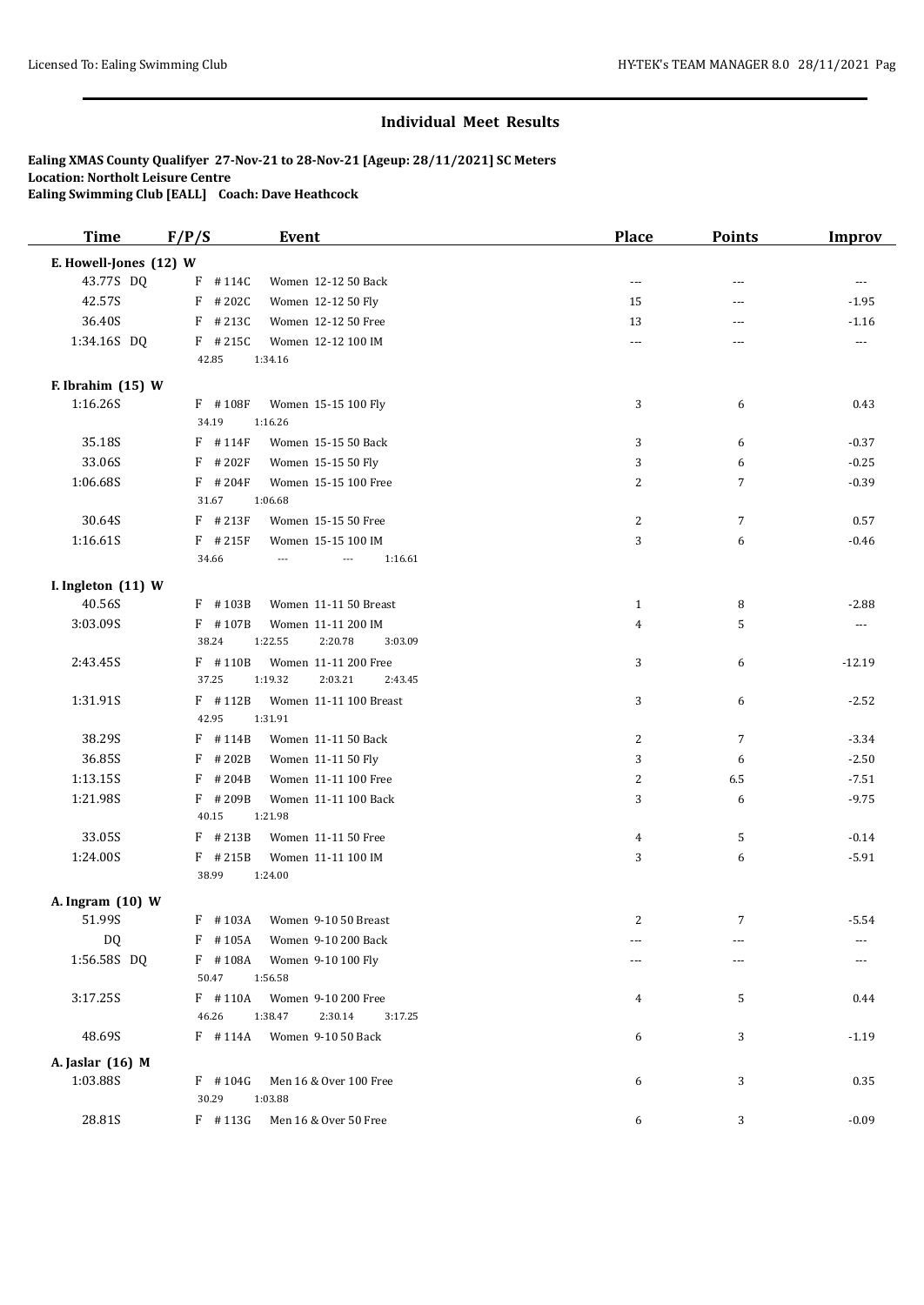| <b>Time</b>            | F/P/S<br><b>Event</b>                                                                  | <b>Place</b>                       | <b>Points</b>        | <b>Improv</b>        |
|------------------------|----------------------------------------------------------------------------------------|------------------------------------|----------------------|----------------------|
| M. Jervis (13) M       |                                                                                        |                                    |                      |                      |
| 1:18.35S               | $F$ #104D<br>Men 13-13 100 Free<br>35.65<br>1:18.35                                    | 17                                 | $---$                | $-3.06$              |
| 3:26.73S               | $F$ #106D<br>Men 13-13 200 Breast<br>44.00<br>1:37.32<br>2:33.73<br>3:26.73            | $\overline{4}$                     | 5                    | $-16.99$             |
| 34.33S                 | $F$ #113D<br>Men 13-13 50 Free                                                         | 16                                 | $\sim$ $\sim$ $\sim$ | $-0.57$              |
| 1:33.09S               | $F$ #115D<br>Men 13-13 100 IM<br>45.00<br>1:33.09                                      | 10                                 |                      | $-7.28$              |
| 41.28S                 | $F$ # 203D<br>Men 13-13 50 Breast                                                      | 6                                  | 3                    | $-2.84$              |
| 2:53.80S               | $F$ #210D<br>Men 13-13 200 Free<br>36.41<br>1:20.28<br>2:07.95<br>2:53.80              | 8                                  | $\mathbf{1}$         | $\sim$ $\sim$        |
| 1:36.98S               | $F$ # 212D<br>Men 13-13 100 Breast<br>44.68<br>1:36.98                                 | 11                                 | $\overline{a}$       | $-1.67$              |
| 45.02S                 | $F$ # 214D<br>Men 13-13 50 Back                                                        | 13                                 | ---                  | $-3.32$              |
| <b>B.</b> Judge (20) W |                                                                                        |                                    |                      |                      |
| 4:39.72S               | Women 16 & Over 400 Free<br>$F$ #101G                                                  | 3                                  | 6                    | 7.38                 |
|                        | 30.67<br>1:04.67<br>1:39.36<br>2:15.27<br>2:51.57                                      | 3:28.21<br>4:39.72<br>4:04.31      |                      |                      |
| E. Kc (12) W           |                                                                                        |                                    |                      |                      |
| 5:30.85S               | $F$ #101C<br>Women 12-12 400 Free<br>35.38<br>1:15.77<br>1:58.24<br>3:25.05<br>2:41.43 | 3<br>5:30.85<br>4:07.60<br>4:51.35 | 6                    | $\sim$ $\sim$ $\sim$ |
| 2:55.99S               | $F$ #107C<br>Women 12-12 200 IM<br>36.00<br>1:21.32<br>2:16.99<br>2:55.99              | 2                                  | $\overline{7}$       | 3.27                 |
| 2:33.94S               | $F$ #110C<br>Women 12-12 200 Free<br>33.85<br>1:12.71<br>1:53.89<br>2:33.94            | 3                                  | 6                    | $-1.12$              |
| 1:36.91S               | $F$ #112C<br>Women 12-12 100 Breast<br>44.30<br>1:36.91                                | 3                                  | 6                    | 1.36                 |
| 37.40S                 | $F$ #114C<br>Women 12-12 50 Back                                                       | 6                                  | 3                    | 1.09                 |
| 34.09S                 | $F$ # 202C<br>Women 12-12 50 Fly                                                       | $\overline{2}$                     | $\overline{7}$       | 0.12                 |
| 1:07.71S               | $F$ # 204C<br>Women 12-12 100 Free<br>32.36<br>1:07.71                                 | $\overline{2}$                     | $\overline{7}$       | 0.46                 |
| 1:19.55S               | $F$ # 209C<br>Women 12-12 100 Back<br>37.78<br>1:19.55                                 | 4                                  | 5                    | $-0.48$              |
| 30.86S                 | $F$ # 213C<br>Women 12-12 50 Free                                                      | 2                                  | $\overline{7}$       | 0.43                 |
| S. Klimiva (9) W       |                                                                                        |                                    |                      |                      |
| 1:09.18S               | $F$ #103A<br>Women 9-10 50 Breast                                                      | 9                                  | ---                  | $-14.76$             |
| <b>NS</b>              | $F$ #114A<br>Women 9-10 50 Back                                                        |                                    | ---                  | $-$                  |
| <b>NS</b>              | $F$ #213A<br>Women 9-10 50 Free                                                        | $\sim$ $\sim$                      | $\sim$               | $---$                |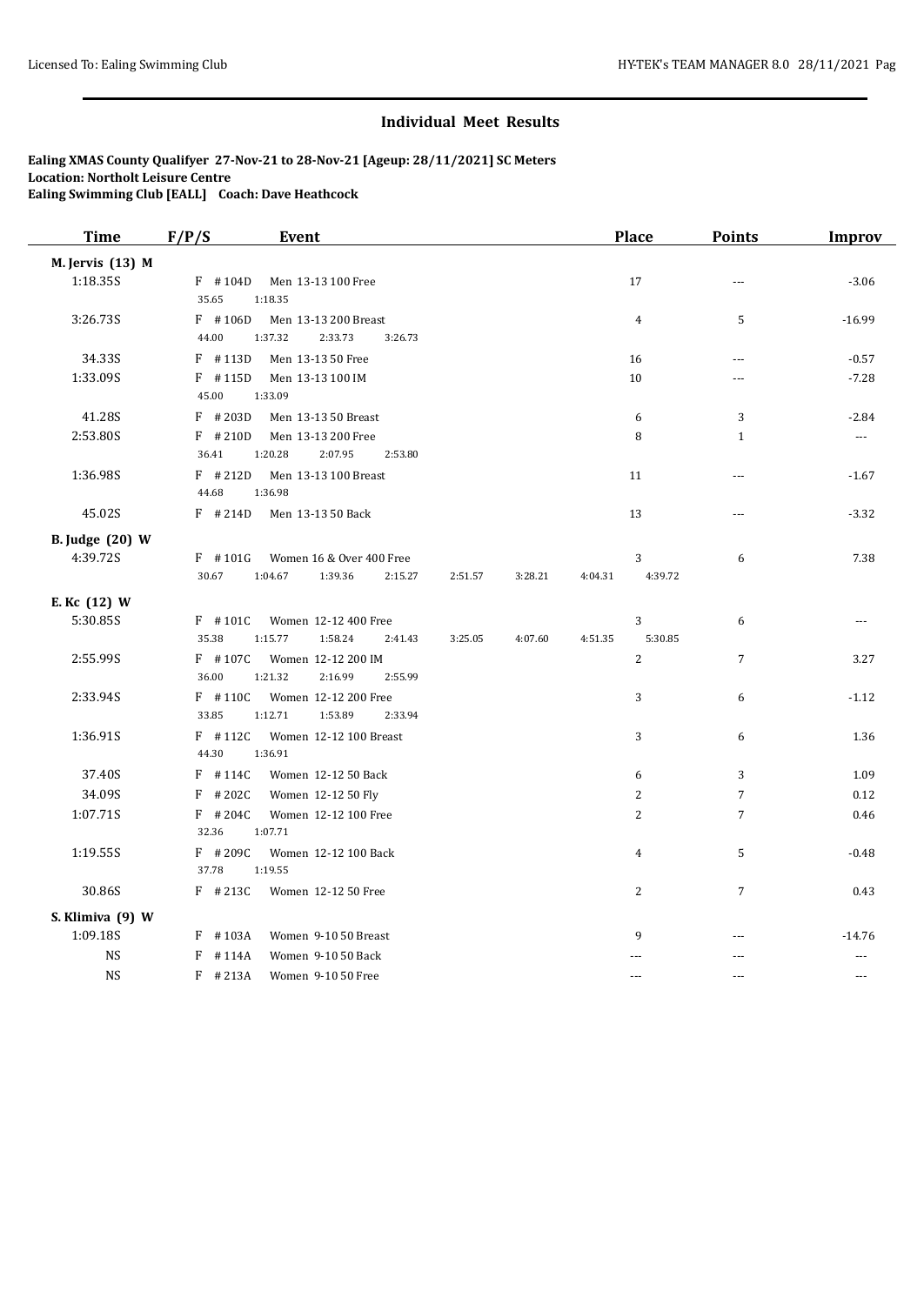| <b>Time</b>            | F/P/S               | <b>Event</b>                          |         |         | <b>Place</b>       | <b>Points</b>  | <b>Improv</b>        |
|------------------------|---------------------|---------------------------------------|---------|---------|--------------------|----------------|----------------------|
| <b>B.</b> Kowal (13) W |                     |                                       |         |         |                    |                |                      |
| 5:48.90S               | $F$ #101D           | Women 13-13 400 Free                  |         |         | 6                  | 3              | $-34.96$             |
|                        | 37.19               | 1:19.30<br>2:03.87<br>2:49.27         | 3:34.54 | 4:19.95 | 5:48.90<br>5:05.74 |                |                      |
| 40.40S                 | $F$ #103D           | Women 13-13 50 Breast                 |         |         | 5                  | $\overline{4}$ | 0.09                 |
| 2:40.82S               | $F$ #110D           | Women 13-13 200 Free                  |         |         | 11                 | ---            | $-2.99$              |
|                        | 36.26               | 1:17.60<br>2:00.75<br>2:40.82         |         |         |                    |                |                      |
| 1:27.60S               | $F$ #112D           | Women 13-13 100 Breast                |         |         | 3                  | 6              | $-2.24$              |
|                        | 41.60               | 1:27.60                               |         |         |                    |                |                      |
| 37.77S                 | $F$ # 202D          | Women 13-13 50 Fly                    |         |         | 14                 | ---            | $-2.31$              |
| 1:13.88S               | $F$ # 204D          | Women 13-13 100 Free                  |         |         | 17                 | ---            | $-3.93$              |
| 3:18.91S               | $F$ # 206D          | Women 13-13 200 Breast                |         |         | 5                  | 4              | 5.66                 |
|                        | 44.25               | 2:28.15<br>1:34.95<br>3:18.91         |         |         |                    |                |                      |
| 32.86S                 | $F$ # 213D          | Women 13-13 50 Free                   |         |         | 16                 | ---            | $-0.45$              |
| 1:21.78S               | $F$ # 215D<br>38.81 | Women 13-13 100 IM<br>1:21.78         |         |         | 8                  | $\mathbf{1}$   | $-1.72$              |
|                        |                     |                                       |         |         |                    |                |                      |
| A. Krickic (16) W      |                     |                                       |         |         |                    |                |                      |
| 1:23.55S               | $F$ #108G           | Women 16 & Over 100 Fly               |         |         | 2                  | $\overline{7}$ | 0.78                 |
|                        | 36.60               | 1:23.55                               |         |         |                    |                |                      |
| 1:34.90S               | $F$ #112G<br>43.65  | Women 16 & Over 100 Breast<br>1:34.90 |         |         | 4                  | 5              | $-1.04$              |
|                        |                     |                                       |         |         |                    |                |                      |
| C. Kwok (11) M         |                     |                                       |         |         |                    |                |                      |
| 47.40S                 | F #102B             | Men 11-11 50 Fly                      |         |         | 12                 | ---            | $-13.60$             |
| 1:28.15S               | $F$ #104B<br>39.04  | Men 11-11 100 Free<br>1:28.15         |         |         | 12                 | ---            | $-0.79$              |
| 3:32.08S               | $F$ #106B           | Men 11-11 200 Breast                  |         |         | 3                  | 6              | ---                  |
|                        | 46.26               | 1:38.90<br>2:35.62<br>3:32.08         |         |         |                    |                |                      |
| 1:38.83S               | F #109B             | Men 11-11 100 Back                    |         |         | 8                  | $\mathbf{1}$   | $  -$                |
|                        | 47.41               | 1:38.83                               |         |         |                    |                |                      |
| 38.29S                 | $F$ #113B           | Men 11-11 50 Free                     |         |         | 15                 | $\cdots$       | 0.44                 |
| 1:34.40S               | $F$ #115B           | Men 11-11 100 IM                      |         |         | $\overline{7}$     | $\overline{c}$ | ---                  |
|                        | 45.65               | 1:34.40                               |         |         |                    |                |                      |
| 44.48S DQ              | F #203B             | Men 11-11 50 Breast                   |         |         | ---                | $\cdots$       |                      |
| 3:12.84S               | $F$ #210B           | Men 11-11 200 Free                    |         |         | 6                  | 3              |                      |
|                        | 40.35               | 2:22.74<br>1:30.25<br>3:12.84         |         |         |                    |                |                      |
| 1:39.00S               | $F$ # 212B          | Men 11-11 100 Breast                  |         |         | $\mathbf{1}$       | 8              | $\cdots$             |
|                        | 47.00               | 1:39.00                               |         |         |                    |                |                      |
| 46.00S                 | $F$ # 214B          | Men 11-11 50 Back                     |         |         | 9                  | ---            | 2.54                 |
| M. Lapaj (13) W        |                     |                                       |         |         |                    |                |                      |
| <b>NS</b>              | $F$ #103D           | Women 13-13 50 Breast                 |         |         |                    | ---            |                      |
| <b>NS</b>              | F<br>#114D          | Women 13-13 50 Back                   |         |         | ---                | ---            |                      |
| <b>NS</b>              | #202D<br>F          | Women 13-13 50 Fly                    |         |         |                    | ---            |                      |
| <b>NS</b>              | $F$ # 213D          | Women 13-13 50 Free                   |         |         | $---$              | ---            |                      |
| M. Lebedeva (11) W     |                     |                                       |         |         |                    |                |                      |
| 42.72S DQ              | $F$ # 114B          | Women 11-11 50 Back                   |         |         | $\overline{a}$     | ---            | $\cdots$             |
| 1:24.38S               | $F$ # 204B          | Women 11-11 100 Free                  |         |         | 12                 | ---            | $-2.52$              |
| 1:30.04S               | F #209B             | Women 11-11 100 Back                  |         |         | 10                 | ---            | $\scriptstyle\cdots$ |
|                        | 43.39               | 1:30.04                               |         |         |                    |                |                      |
| 36.88S                 | F #213B             | Women 11-11 50 Free                   |         |         | 16                 | ---            | $-0.40$              |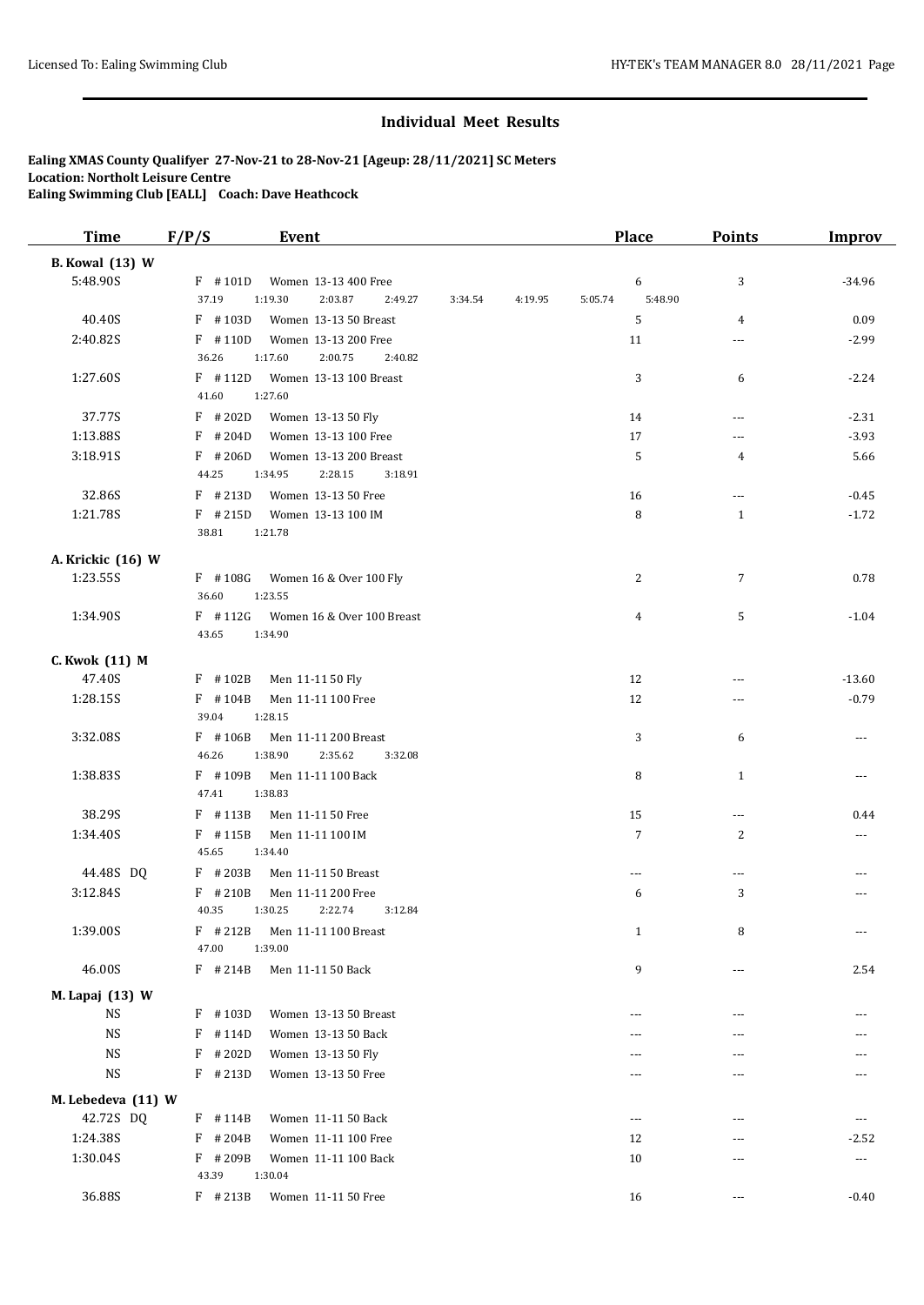| <b>Time</b>         | F/P/S              | <b>Event</b>                  | <b>Place</b> | <b>Points</b>  | <b>Improv</b>            |
|---------------------|--------------------|-------------------------------|--------------|----------------|--------------------------|
| E. Loud (10) W      |                    |                               |              |                |                          |
| 46.45S DQ           | $F$ # 202A         | Women 9-10 50 Fly             | ---          | $\overline{a}$ | $---$                    |
| 1:39.01S            | $F$ #204A          | Women 9-10 100 Free           | 10           | ---            | $-1.70$                  |
| 1:42.49S            | $F$ #209A          | Women 9-10 100 Back           | 4            | 5              | $\cdots$                 |
|                     | 49.09              | 1:42.49                       |              |                |                          |
| 41.15S              | $F$ #213A          | Women 9-10 50 Free            | 9            | ---            | $-2.68$                  |
| 1:44.90S            | $F$ # 215A         | Women 9-10 100 IM             | 5            | $\overline{4}$ | ---                      |
|                     | 48.11              | 1:44.90                       |              |                |                          |
| E. Lovell (14) W    |                    |                               |              |                |                          |
| 2:39.22S            | F #110E            | Women 14-14 200 Free          | 8            | $\mathbf{1}$   | 0.42                     |
|                     | 35.02              | 1:14.72<br>1:57.30<br>2:39.22 |              |                |                          |
| 39.68S              | $F$ #114E          | Women 14-14 50 Back           | 12           | ---            | 0.08                     |
| 39.58S              | $F$ # 202E         | Women 14-14 50 Fly            | 11           | $---$          | $-1.28$                  |
| 1:13.31S            | $F$ # 204E         | Women 14-14 100 Free          | 12           | ---            | 0.37                     |
|                     | 34.52              | 1:13.31                       |              |                |                          |
| 32.95S              | $F$ # 213E         | Women 14-14 50 Free           | 15           | $\overline{a}$ | $-0.63$                  |
| 1:23.18S            | $F$ # 215E         | Women 14-14 100 IM            | 9            | ---            | $-0.82$                  |
|                     | 38.89              | 1:23.18                       |              |                |                          |
| G. Macintyre (12) W |                    |                               |              |                |                          |
| 46.93S              | $F$ #103C          | Women 12-12 50 Breast         | 8            | $\mathbf{1}$   | $-2.48$                  |
| 3:23.52S            | $F$ #107C          | Women 12-12 200 IM            | 7            | $\overline{c}$ | $\cdots$                 |
|                     | 41.72              | 1:31.26<br>2:32.25<br>3:23.52 |              |                |                          |
| 3:01.37S            | $F$ #110C          | Women 12-12 200 Free          | 10           | ---            | $\overline{\phantom{a}}$ |
|                     | 41.19              | 2:16.22<br>1:27.88<br>3:01.37 |              |                |                          |
| 40.21S              | $F$ #114C          | Women 12-12 50 Back           | 11           | $\cdots$       | $-0.95$                  |
| 40.06S              | $F$ # 202C         | Women 12-12 50 Fly            | 9            | ---            | $-1.81$                  |
| 1:18.37S            | #204C<br>F         | Women 12-12 100 Free          | 10           | $---$          | $-10.56$                 |
| 35.62S              | $F$ # 213C         | Women 12-12 50 Free           | 11           | $---$          | 0.34                     |
| 1:31.13S DQ         | $F$ # 215C         | Women 12-12 100 IM            | ---          | ---            | $\cdots$                 |
|                     | 40.77              | 1:31.13                       |              |                |                          |
| K. Madani (9) M     |                    |                               |              |                |                          |
| 55.38S              | $F$ #102A          | Men 9-10 50 Fly               | 10           | ---            | $-15.02$                 |
| 1:37.73S            | $F$ #104A          | Men 9-10 100 Free             | 13           | $---$          | $-6.41$                  |
|                     | 44.80              | 1:37.73                       |              |                |                          |
| 1:48.79S            | $F$ #109A          | Men 9-10 100 Back             | 8            | $\mathbf{1}$   | $\cdots$                 |
|                     | 52.16              | 1:48.79                       |              |                |                          |
| 40.92S              | $F$ #113A          | Men 9-10 50 Free              | 12           | ---            | $-1.55$                  |
| 1:52.79S            | $F$ #115A<br>52.78 | Men 9-10 100 IM<br>1:52.79    | 7            | 2              | $\scriptstyle\cdots$     |
| 59.47S              | $F$ # 203A         | Men 9-10 50 Breast            | 12           | ---            | $-2.81$                  |
| 3:23.60S            | $F$ #210A          | Men 9-10 200 Free             | 6            | 3              | $\overline{a}$           |
|                     | 44.24              | 1:38.10<br>2:33.44<br>3:23.60 |              |                |                          |
| 50.79S DQ           | $F$ # 214A         | Men 9-10 50 Back              | ---          | ---            | ---                      |
|                     |                    |                               |              |                |                          |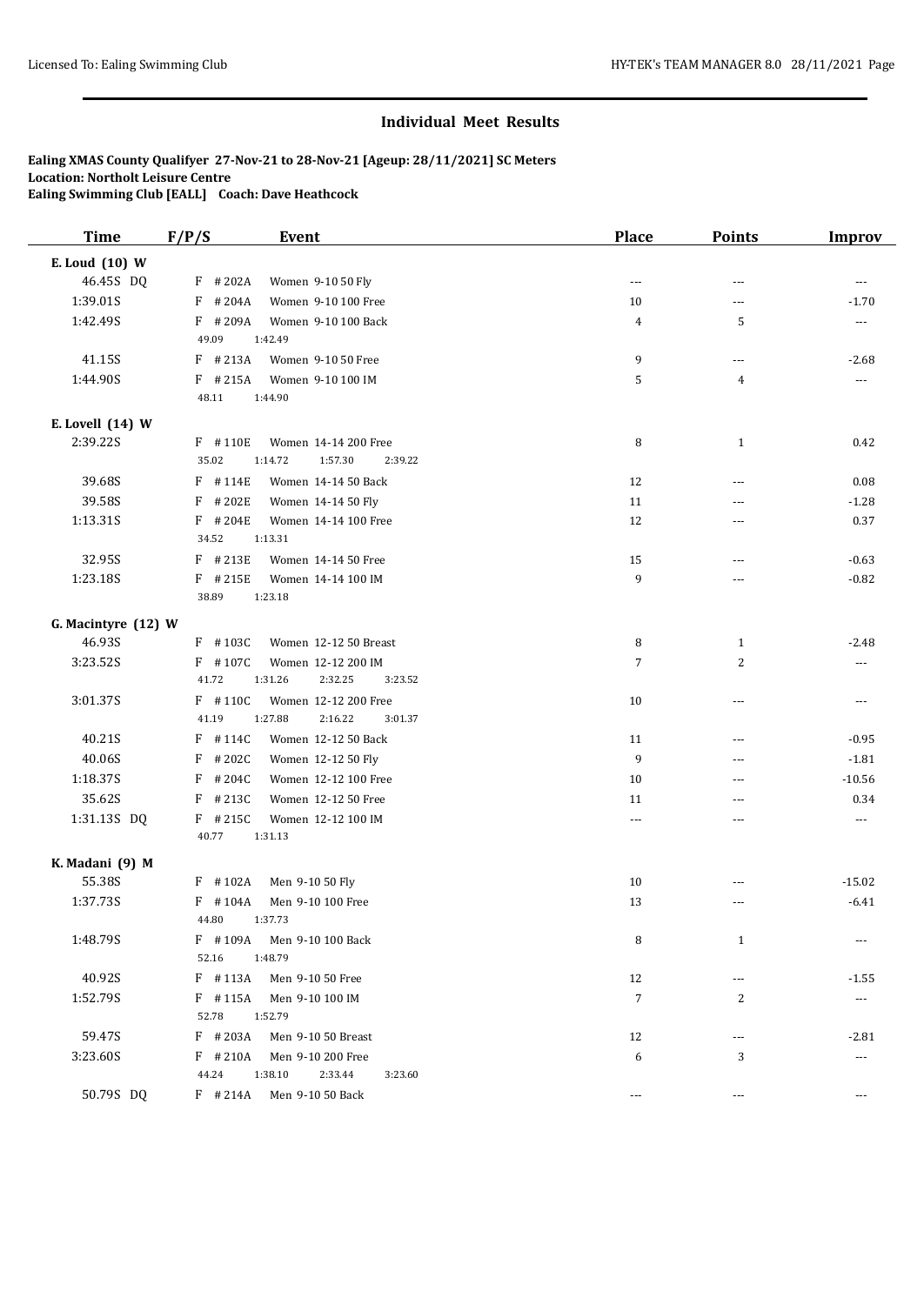| <b>Time</b>         | F/P/S              | <b>Event</b>                  | <b>Place</b>   | <b>Points</b>  | <b>Improv</b> |
|---------------------|--------------------|-------------------------------|----------------|----------------|---------------|
| J. Malik (10) W     |                    |                               |                |                |               |
| 1:00.94S DQ         | $F$ #103A          | Women 9-10 50 Breast          | $---$          | ---            |               |
| 4:06.60S            | $F$ #110A          | Women 9-10 200 Free           | 9              | ---            |               |
|                     | 54.61              | 1:58.08<br>3:03.39<br>4:06.60 |                |                |               |
| 2:16.52S            | $F$ #112A          | Women 9-10 100 Breast         | 8              | $\mathbf{1}$   | ---           |
|                     | 1:05.39            | 2:16.52                       |                |                |               |
| 1:06.22S DQ         | $F$ #114A          | Women 9-10 50 Back            | ---            | ---            |               |
| I. Mallinson (13) W |                    |                               |                |                |               |
| <b>NS</b>           | $F$ #110D          | Women 13-13 200 Free          | $---$          | ---            |               |
| <b>NS</b>           | F<br>#112D         | Women 13-13 100 Breast        | $--$           | ---            |               |
| <b>NS</b>           | F<br>#114D         | Women 13-13 50 Back           | ---            | ---            |               |
| 40.33S              | F<br>#202D         | Women 13-13 50 Fly            | 17             | ---            |               |
| 1:16.61S            | F<br>#204D         | Women 13-13 100 Free          | 18             | ---            | ---           |
| <b>NS</b>           | F<br>#209D         | Women 13-13 100 Back          | ---            | ---            | ---           |
| <b>NS</b>           | F<br>#213D         | Women 13-13 50 Free           | $---$          | ---            | ---           |
| <b>NS</b>           | $F$ # 215D         | Women 13-13 100 IM            | ---            | ---            |               |
| T. McCall (13) W    |                    |                               |                |                |               |
| <b>NS</b>           | $F$ #103D          | Women 13-13 50 Breast         | ---            | ---            |               |
| <b>NS</b>           | F<br>#110D         | Women 13-13 200 Free          | $---$          | $---$          | ---           |
| <b>NS</b>           | F<br>#112D         | Women 13-13 100 Breast        | $\overline{a}$ | ---            |               |
| <b>NS</b>           | F<br>#114D         | Women 13-13 50 Back           | $- - -$        | ---            | ---           |
| 1:13.82S            | F<br>#204D         | Women 13-13 100 Free          | 16             | ---            | $-7.93$       |
| <b>NS</b>           | F<br>#206D         | Women 13-13 200 Breast        | $- - -$        | ---            | ---           |
| <b>NS</b>           | F<br>#209D         | Women 13-13 100 Back          | $---$          | ---            | ---           |
| <b>NS</b>           | $F$ # 213D         | Women 13-13 50 Free           | ---            | ---            | ---           |
|                     |                    |                               |                |                |               |
| F. Merlo (10) M     |                    |                               |                |                |               |
| 44.17S              | $F$ #113A          | Men 9-10 50 Free              | 17             | ---            | $-3.96$       |
| 50.28S              | $F$ # 214A         | Men 9-10 50 Back              | 9              | $---$          | $-1.91$       |
| A. Messis (9) M     |                    |                               |                |                |               |
| 55.50S              | $F$ #102A          | Men 9-10 50 Fly               | 12             | ---            | $-2.97$       |
| 1:29.24S            | $F$ #104A          | Men 9-10 100 Free             | 6              | 3              | ---           |
|                     | 40.49              | 1:29.24                       |                |                |               |
| 1:43.08S            | $F$ #109A<br>49.31 | Men 9-10 100 Back<br>1:43.08  | 6              | 3              | ---           |
| 39.79S              | $F$ #113A          | Men 9-10 50 Free              | 8              | $\mathbf{1}$   | $-4.99$       |
| 1:49.62S            | $F$ #115A          | Men 9-10 100 IM               | 5              | $\overline{4}$ | $-56.97$      |
|                     | 52.17              | 1:49.62                       |                |                |               |
| 55.71S              | $F$ # 203A         | Men 9-10 50 Breast            | 9              | ---            | 1.68          |
| 3:17.66S            | $F$ # 210A         | Men 9-10 200 Free             | 4              | 5              | ---           |
|                     | 43.23              | 1:34.19<br>2:25.98<br>3:17.66 |                |                |               |
| 1:55.87S            | $F$ # 212A         | Men 9-10 100 Breast           | 6              | 3              |               |
|                     | 56.30              | 1:55.87                       |                |                |               |
| 47.89S              | $F$ # 214A         | Men 9-10 50 Back              | 7              | 2              | $-6.80$       |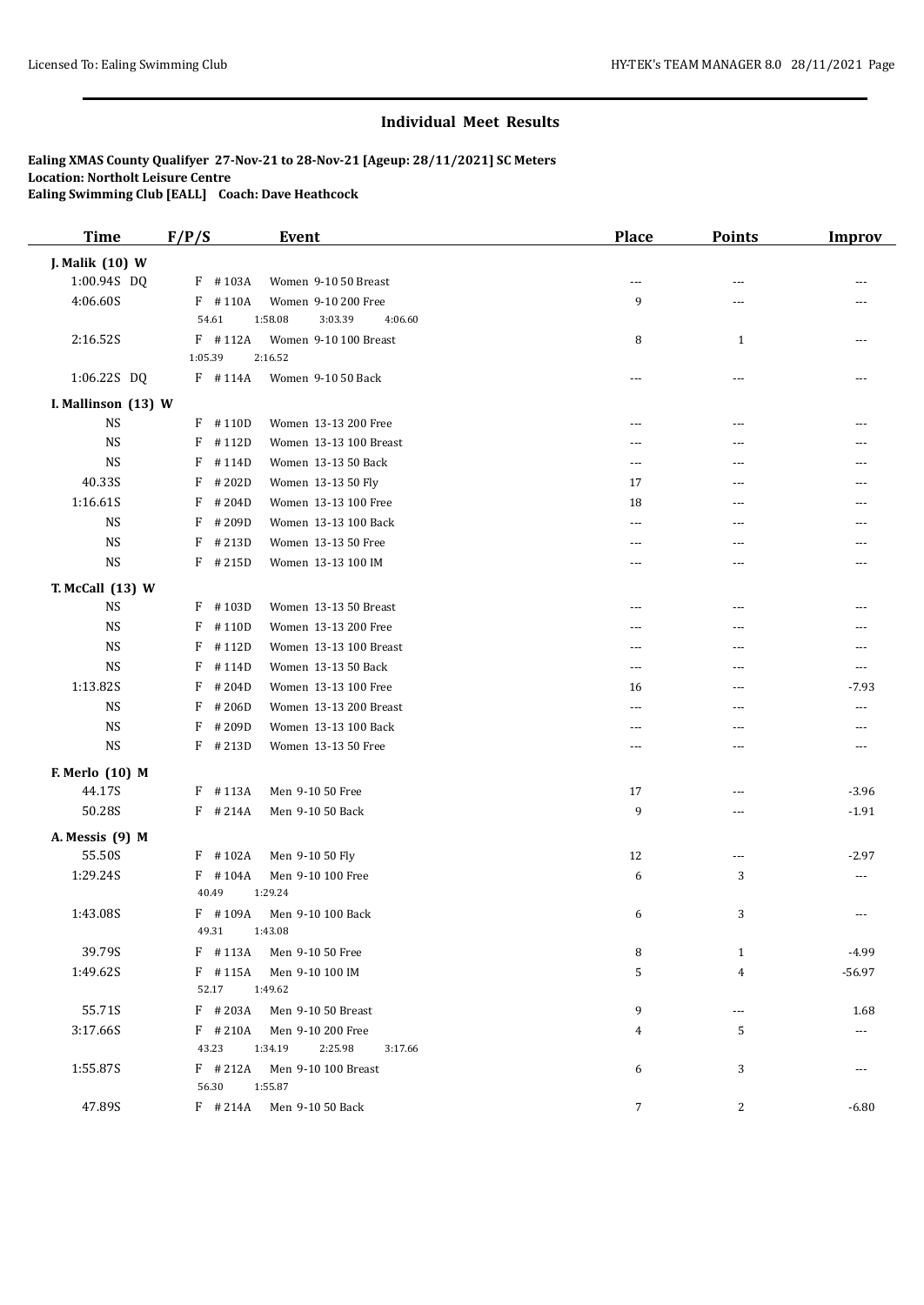| <b>Time</b>                  | F/P/S<br><b>Event</b>                                                   | <b>Place</b>   | Points         | <b>Improv</b>         |
|------------------------------|-------------------------------------------------------------------------|----------------|----------------|-----------------------|
| E. Miller (10) W             |                                                                         |                |                |                       |
| 49.04S                       | $F$ # 202A<br>Women 9-10 50 Fly                                         | 8              | $\mathbf{1}$   | $-9.99$               |
| 1:30.39S                     | $F$ # 204A<br>Women 9-10 100 Free                                       | 6              | 3              | ---                   |
| 1:46.71S DQ                  | $F$ #209A<br>Women 9-10 100 Back                                        | ---            | ---            | $\cdots$              |
|                              | 52.21<br>1:46.71                                                        |                |                |                       |
| 39.70S                       | $F$ # 213A<br>Women 9-10 50 Free                                        | 6              | 2.5            | $-4.90$               |
| 1:45.24S                     | $F$ # 215A<br>Women 9-10 100 IM                                         | 6              | 3              | ---                   |
|                              | 48.51<br>1:45.24                                                        |                |                |                       |
| S. Miller (10) M             |                                                                         |                |                |                       |
| 48.53S                       | $F$ #102A<br>Men 9-10 50 Fly                                            | $\overline{4}$ | 5              | $-12.77$              |
| 1:38.53S                     | $F$ #104A<br>Men 9-10 100 Free                                          | 14             | ---            | $-6.38$               |
|                              | 47.87<br>1:38.53                                                        |                |                |                       |
| 43.99S                       | $F$ #113A<br>Men 9-10 50 Free                                           | 16             | ---            | $-1.51$               |
| 1:52.51S                     | $F$ #115A<br>Men 9-10 100 IM                                            | 6              | 3              | $\scriptstyle \cdots$ |
|                              | 53.03<br>1:52.51                                                        |                |                |                       |
| 58.88S                       | $F$ # 203A<br>Men 9-10 50 Breast                                        | 11             | ---            | $-5.12$               |
| 3:32.76S                     | $F$ # 210A<br>Men 9-10 200 Free                                         | $\overline{7}$ | $\overline{c}$ | $-3.66$               |
|                              | 49.83<br>1:46.15<br>2:40.08<br>3:32.76                                  |                |                |                       |
| 56.80S                       | $F$ # 214A<br>Men 9-10 50 Back                                          | 13             | ---            | $-0.33$               |
| C. Mills (12) W              |                                                                         |                |                |                       |
| 42.43S                       | $F$ # 202C<br>Women 12-12 50 Fly                                        | 14             | ---            | $-2.32$               |
| 1:19.00S                     | $F$ # 204C<br>Women 12-12 100 Free                                      | 12             | ---            | ---                   |
| A. Morgan (24) M             |                                                                         |                |                |                       |
| 28.73S                       | $F$ #102G<br>Men 16 & Over 50 Fly                                       | 2              | $\overline{7}$ | 0.73                  |
| 57.39S                       | $F$ #104G<br>Men 16 & Over 100 Free                                     | $\overline{c}$ | $\sqrt{7}$     | 1.66                  |
|                              | 27.59<br>57.39                                                          |                |                |                       |
|                              |                                                                         |                |                |                       |
| M. Murfin (13) W<br>1:18.17S | Women 13-13 100 Free<br>$F$ # 204D                                      | 19             | ---            | $-3.65$               |
| 1:25.37S                     | $F$ # 209D<br>Women 13-13 100 Back                                      | 13             | ---            | $-1.04$               |
|                              | 43.21<br>1:25.37                                                        |                |                |                       |
| 35.25S                       | $F$ # 213D<br>Women 13-13 50 Free                                       | 24             | ---            | $-2.79$               |
|                              |                                                                         |                |                |                       |
| G. Neal (15) W               |                                                                         |                |                |                       |
| 43.39S                       | F #103F<br>Women 15-15 50 Breast                                        | $\mathbf{1}$   | 8              | $-1.16$               |
| 2:56.26S                     | F #107F<br>Women 15-15 200 IM<br>2:13.87<br>35.84<br>1:19.08<br>2:56.26 | 4              | 5              | ---                   |
| 1:39.27S                     | $F$ #112F<br>Women 15-15 100 Breast                                     | 2              | 7              |                       |
|                              | 45.55<br>1:39.27                                                        |                |                |                       |
| 36.40S                       | F #114F<br>Women 15-15 50 Back                                          | 4              | 5              | 0.01                  |
| 34.79S                       | $F$ # 202F<br>Women 15-15 50 Fly                                        | 6              | 3              | $-0.52$               |
| 1:18.98S                     | $F$ #209F<br>Women 15-15 100 Back                                       | 3              | 6              | $\scriptstyle \cdots$ |
|                              | 38.01<br>1:18.98                                                        |                |                |                       |
| 1:21.02S                     | $F$ # 215F<br>Women 15-15 100 IM                                        | 4              | 5              | $-2.51$               |
|                              | 35.88<br>1:21.02                                                        |                |                |                       |
|                              |                                                                         |                |                |                       |
| J. Ng (13) M<br>1:21.41S     | F #109D<br>Men 13-13 100 Back                                           | 11             | ---            | $-4.34$               |
|                              | 37.98<br>1:21.41                                                        |                |                |                       |
| 31.43S                       | $F$ #113D<br>Men 13-13 50 Free                                          | 11             | ---            | $-1.62$               |
| 1:22.21S                     | $F$ #115D<br>Men 13-13 100 IM                                           | 8              | $\mathbf{1}$   | $-4.01$               |
|                              | 37.78<br>1:22.21                                                        |                |                |                       |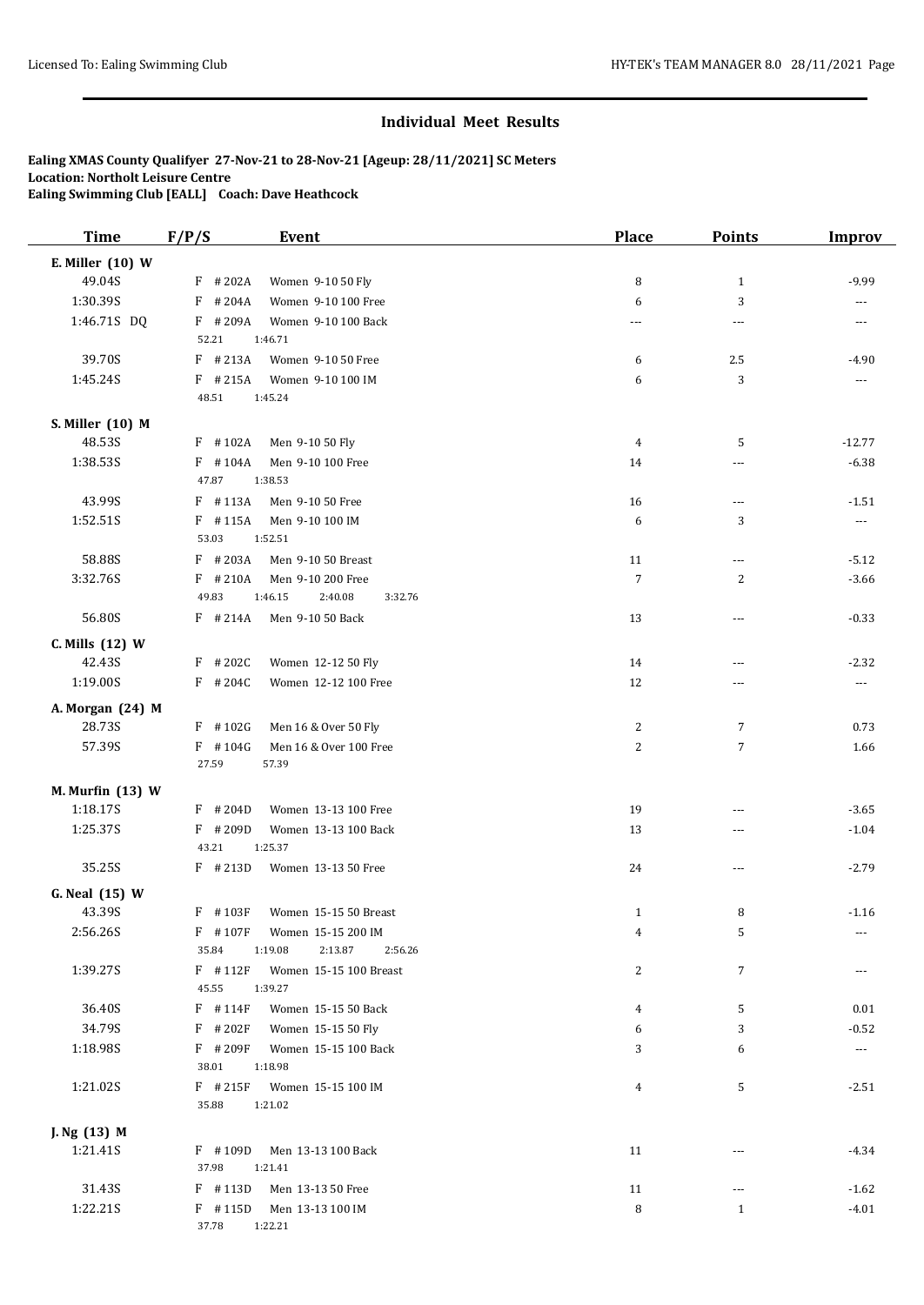| <b>Time</b>        | F/P/S                                  | Event                                                                    |         |         | Place              | <b>Points</b>            | <b>Improv</b> |
|--------------------|----------------------------------------|--------------------------------------------------------------------------|---------|---------|--------------------|--------------------------|---------------|
| N. Ng (10) M       |                                        |                                                                          |         |         |                    |                          |               |
| 3:39.49S           | $F$ # 210A                             | Men 9-10 200 Free                                                        |         |         | 9                  | ---                      |               |
|                    | 47.00                                  | 1:48.07<br>2:47.56<br>3:39.49                                            |         |         |                    |                          |               |
| 50.77S             | $F$ # 214A                             | Men 9-10 50 Back                                                         |         |         | 10                 | ---                      | $-0.32$       |
| D. O'Keeffe (12) W |                                        |                                                                          |         |         |                    |                          |               |
| 44.63S             | $F$ #103C                              | Women 12-12 50 Breast                                                    |         |         | 4                  | 5                        | 0.57          |
| 3:21.78S DQ        | $F$ #107C                              | Women 12-12 200 IM                                                       |         |         | ---                |                          | $---$         |
|                    | 46.80                                  | 1:36.29<br>2:34.65<br>3:21.78                                            |         |         |                    |                          |               |
| 1:35.94S           | $F$ #112C                              | Women 12-12 100 Breast                                                   |         |         | 2                  | 7                        | $---$         |
|                    | 45.27                                  | 1:35.94                                                                  |         |         |                    |                          |               |
| 1:19.72S           | $F$ # 204C                             | Women 12-12 100 Free                                                     |         |         | 15                 | $\sim$ $\sim$ $\sim$     | $-3.97$       |
| 3:26.29S           | $F$ # 206C<br>$\overline{\phantom{a}}$ | Women 12-12 200 Breast<br>3:26.20<br>$\overline{\phantom{a}}$<br>1:38.44 | 2:32.71 | 3:26.29 | $\overline{2}$     | 7                        | $-1.52$       |
|                    |                                        |                                                                          |         |         |                    |                          |               |
| 35.86S<br>1:30.64S | $F$ # 213C<br>$F$ # 215C               | Women 12-12 50 Free<br>Women 12-12 100 IM                                |         |         | 12<br>8            | $\cdots$<br>$\mathbf{1}$ | $-0.23$       |
|                    | 43.66                                  | 1:30.64                                                                  |         |         |                    |                          | $\cdots$      |
| C. O'Toole (17) W  |                                        |                                                                          |         |         |                    |                          |               |
| 4:25.87S           | $F$ #101G                              | Women 16 & Over 400 Free                                                 |         |         | $\mathbf{1}$       | 8                        | $-1.04$       |
|                    | 30.53                                  | 1:04.11<br>1:38.19<br>2:12.32                                            | 2:45.88 | 3:19.61 | 4:25.87<br>3:53.14 |                          |               |
| C. Paisley (14) W  |                                        |                                                                          |         |         |                    |                          |               |
| 2:55.12S           | $F$ #107E                              | Women 14-14 200 IM                                                       |         |         | 4                  | 5                        |               |
|                    | 36.11                                  | 1:21.76<br>2:15.07<br>2:55.12                                            |         |         |                    |                          |               |
| 1:20.44S           | F #108E                                | Women 14-14 100 Fly                                                      |         |         | $\mathbf{1}$       | 8                        |               |
|                    | 36.47                                  | 1:20.44                                                                  |         |         |                    |                          |               |
| 36.86S             | $F$ #114E                              | Women 14-14 50 Back                                                      |         |         | 8                  | $\mathbf{1}$             |               |
| 34.19S             | $F$ # 202E                             | Women 14-14 50 Fly                                                       |         |         | 3                  | 6                        |               |
| 1:07.61S           | $F$ # 204E                             | Women 14-14 100 Free                                                     |         |         | 3                  | 6                        | $---$         |
|                    | 32.72                                  | 1:07.61                                                                  |         |         |                    |                          |               |
| 31.11S             | $F$ # 213E                             | Women 14-14 50 Free                                                      |         |         | 6                  | 3                        |               |
| 1:19.56S           | $F$ # 215E<br>36.61                    | Women 14-14 100 IM<br>1:19.56                                            |         |         | 3                  | 6                        |               |
|                    |                                        |                                                                          |         |         |                    |                          |               |
| H. Parreno (10) W  |                                        |                                                                          |         |         |                    |                          |               |
| <b>NS</b>          | $F$ #103A                              | Women 9-10 50 Breast                                                     |         |         |                    |                          |               |
| $\rm{NS}$          |                                        | F #114A Women 9-10 50 Back                                               |         |         |                    |                          |               |
| <b>NS</b>          | $F$ # 213A                             | Women 9-10 50 Free                                                       |         |         | ---                | ---                      |               |
| L. Peters $(10)$ W |                                        |                                                                          |         |         |                    |                          |               |
| 44.61S DQ          | $F$ #103A                              | Women 9-10 50 Breast                                                     |         |         | ---                | ---                      |               |
| 3:45.60S           | $F$ #110A                              | Women 9-10 200 Free                                                      |         |         | 8                  | $\mathbf{1}$             |               |
|                    | 47.77                                  | 1:43.80<br>2:46.03<br>3:45.60                                            |         |         |                    |                          |               |
| 50.68S             | $F$ #114A                              | Women 9-10 50 Back                                                       |         |         | 10                 | ---                      | $-1.54$       |
| 53.40S DQ          | $F$ # 202A                             | Women 9-10 50 Fly                                                        |         |         | $\cdots$           | ---                      | $---$         |
| 1:38.65S           | $F$ # 204A                             | Women 9-10 100 Free                                                      |         |         | 9                  | ---                      | $\cdots$      |
| 40.81S             | $F$ # 213A                             | Women 9-10 50 Free                                                       |         |         | 8                  | 1                        | $-3.08$       |
| 1:51.99S           | $F$ # 215A                             | Women 9-10 100 IM                                                        |         |         | 10                 | ---                      | $\cdots$      |
|                    | 55.53                                  | 1:51.99                                                                  |         |         |                    |                          |               |
| F. Pierron (11) M  |                                        |                                                                          |         |         |                    |                          |               |
| 43.62S             | F #113B                                | Men 11-11 50 Free                                                        |         |         | 18                 | $\overline{a}$           | $-0.10$       |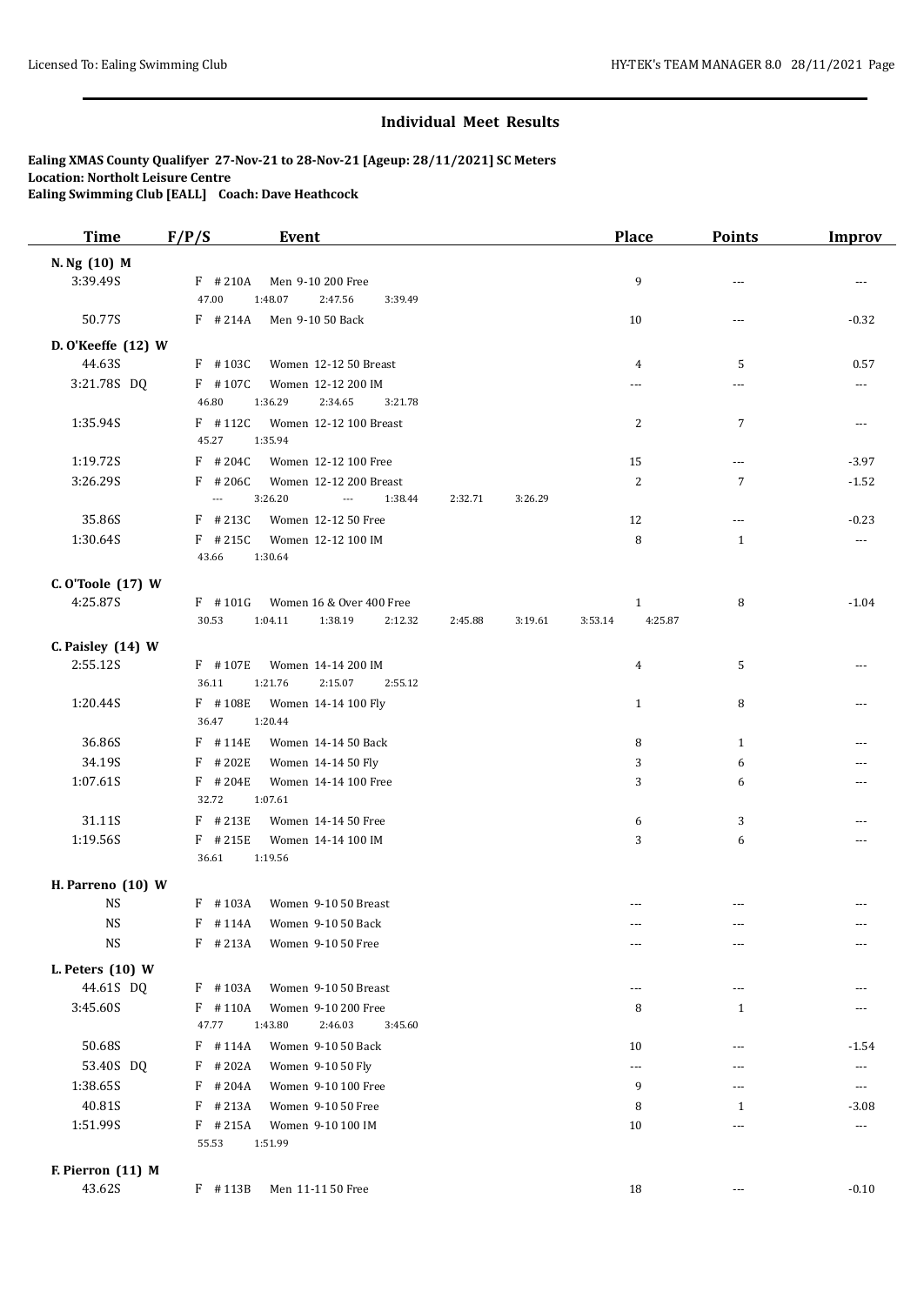| <b>Time</b>                 | F/P/S      | <b>Event</b>          |         |         |         | <b>Place</b>   | Points         | <b>Improv</b>            |
|-----------------------------|------------|-----------------------|---------|---------|---------|----------------|----------------|--------------------------|
| D. Pytlowany (10) W         |            |                       |         |         |         |                |                |                          |
| 51.04S                      | $F$ #103A  | Women 9-10 50 Breast  |         |         |         | $\mathbf{1}$   | 8              | $-4.98$                  |
| 2:00.88S                    | $F$ #112A  | Women 9-10 100 Breast |         |         |         | 5              | 4              | $-0.68$                  |
|                             | 56.12      | 2:00.88               |         |         |         |                |                |                          |
| 1:39.41S                    | $F$ # 204A | Women 9-10 100 Free   |         |         |         | 11             | ---            | $---$                    |
| 42.54S                      | $F$ # 213A | Women 9-10 50 Free    |         |         |         | 10             | ---            | $-2.49$                  |
| 1:52.09S                    | $F$ # 215A | Women 9-10 100 IM     |         |         |         | 12             | ---            | $\overline{\phantom{a}}$ |
|                             | 53.39      | 1:52.09               |         |         |         |                |                |                          |
| H. Pytlowany (13) M         |            |                       |         |         |         |                |                |                          |
| 30.29S                      | $F$ #102D  | Men 13-13 50 Fly      |         |         |         | $\mathbf{1}$   | 8              | 0.32                     |
| 1:02.47S                    | $F$ #104D  | Men 13-13 100 Free    |         |         |         | $\mathbf{1}$   | 8              | 0.53                     |
|                             | 30.21      | 1:02.47               |         |         |         |                |                |                          |
| 2:48.03S                    | $F$ #111D  | Men 13-13 200 Fly     |         |         |         | $\mathbf{1}$   | 8              | 4.53                     |
|                             | 35.75      | 1:15.83<br>2:01.25    | 2:48.03 |         |         |                |                |                          |
| 28.32S                      | $F$ #113D  | Men 13-13 50 Free     |         |         |         | $\mathbf{1}$   | 8              | 0.04                     |
| 4:51.20S                    | $F$ # 201D | Men 13-13 400 Free    |         |         |         | $\overline{c}$ | $\overline{7}$ | $\cdots$                 |
|                             | 1:10.02    | 1:47.48<br>2:24.87    | 3:02.49 | 3:40.19 | 4:17.51 | 4:51.20        |                |                          |
| 2:37.07S                    | $F$ # 207D | Men 13-13 200 IM      |         |         |         | 2              | $\sqrt{7}$     | $-3.24$                  |
|                             | 31.85      | 1:13.49<br>2:01.09    | 2:37.07 |         |         |                |                |                          |
| 1:07.45S                    | $F$ # 208D | Men 13-13 100 Fly     |         |         |         | $\mathbf{1}$   | 8              | 1.28                     |
|                             | 31.62      | 1:07.45               |         |         |         |                |                |                          |
| 2:23.72S                    | $F$ # 210D | Men 13-13 200 Free    |         |         |         | 4              | 5              | 4.13                     |
|                             | 32.77      | 1:09.07<br>1:47.19    | 2:23.72 |         |         |                |                |                          |
| O. Rabenstein Tobbal (10) M |            |                       |         |         |         |                |                |                          |
| 55.55S                      | $F$ #102A  | Men 9-10 50 Fly       |         |         |         | 13             | ---            |                          |
| 1:36.57S                    | $F$ #104A  | Men 9-10 100 Free     |         |         |         | 12             | ---            |                          |
|                             | 43.94      | 1:36.57               |         |         |         |                |                |                          |
| 1:49.75S                    | $F$ #109A  | Men 9-10 100 Back     |         |         |         | 9              | ---            | ---                      |
|                             | 53.51      | 1:49.75               |         |         |         |                |                |                          |
| 43.55S                      | $F$ #113A  | Men 9-10 50 Free      |         |         |         | 15             | ---            | $-5.59$                  |
| 1:49.82S DQ                 | $F$ #115A  | Men 9-10 100 IM       |         |         |         | ---            | ---            | ---                      |
|                             | 53.64      | 1:49.82               |         |         |         |                |                |                          |
| 54.84S                      | $F$ # 203A | Men 9-10 50 Breast    |         |         |         | 7              | $\overline{c}$ | $-7.50$                  |
| 3:22.81S                    | $F$ # 210A | Men 9-10 200 Free     |         |         |         | 5              | 4              | $\overline{\phantom{a}}$ |
|                             | 45.00      | 1:39.39<br>2:32.84    | 3:22.81 |         |         |                |                |                          |
| 50.25S DQ                   | $F$ # 214A | Men 9-10 50 Back      |         |         |         | $---$          | ---            |                          |
| A. Rasmussen (14) W         |            |                       |         |         |         |                |                |                          |
| $_{\rm NS}$                 | F #114E    | Women 14-14 50 Back   |         |         |         | ---            | ---            |                          |
| 1:22.35S                    | F<br>#204E | Women 14-14 100 Free  |         |         |         | 14             | ---            | $-1.06$                  |
| 35.99S                      | $F$ # 213E | Women 14-14 50 Free   |         |         |         | 17             | ---            | $-0.16$                  |
| 1:34.43S                    | $F$ # 215E | Women 14-14 100 IM    |         |         |         | 10             | ---            | $-1.23$                  |
|                             | 44.26      | 1:34.43               |         |         |         |                |                |                          |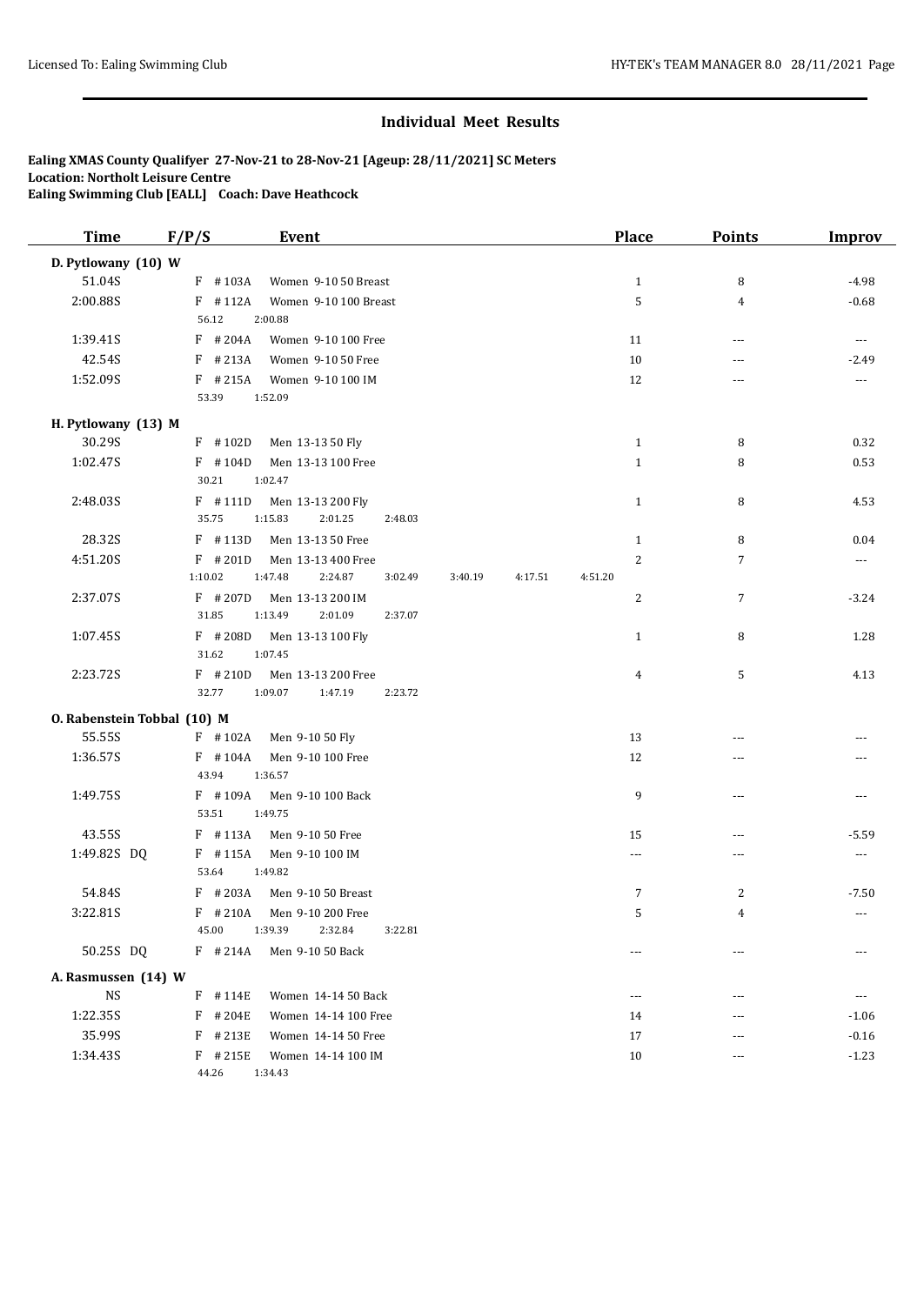| <b>Time</b>          | F/P/S      | <b>Event</b>                  |         |         | <b>Place</b>   | <b>Points</b>        | <b>Improv</b> |
|----------------------|------------|-------------------------------|---------|---------|----------------|----------------------|---------------|
| A. Remington (15) M  |            |                               |         |         |                |                      |               |
| 29.08S               | $F$ #102F  | Men 15-15 50 Fly              |         |         | 3              | 6                    | $-0.01$       |
| 1:01.99S             | $F$ #104F  | Men 15-15 100 Free            |         |         | 5              | $\overline{4}$       | 0.96          |
|                      | 29.75      | 1:01.99                       |         |         |                |                      |               |
| 2:31.36S             | $F$ #111F  | Men 15-15 200 Fly             |         |         | 4              | 5                    | $-1.38$       |
|                      | 31.98      | 1:09.85<br>1:50.81<br>2:31.36 |         |         |                |                      |               |
| 28.34S               | F #113F    | Men 15-15 50 Free             |         |         | 9              | $\sim$ $\sim$ $\sim$ | 0.28          |
| 4:43.51S             | $F$ #201F  | Men 15-15 400 Free            |         |         | 2              | $7\overline{ }$      | $-1.14$       |
| 2:30.88S             | $F$ # 207F | Men 15-15 200 IM              |         |         | 5              | $\overline{4}$       | 0.56          |
|                      | 30.32      | 1:12.84<br>1:57.42<br>2:30.88 |         |         |                |                      |               |
| 1:05.59S             | F #208F    | Men 15-15 100 Fly             |         |         | 3              | 6                    | $-0.25$       |
|                      | 30.48      | 1:05.59                       |         |         |                |                      |               |
| 32.84S               | $F$ # 214F | Men 15-15 50 Back             |         |         | 2              | 7                    | $-0.69$       |
| E. Rodgers (12) W    |            |                               |         |         |                |                      |               |
| 40.95S               | $F$ # 202C | Women 12-12 50 Fly            |         |         | 11             | $- - -$              | $-1.46$       |
| 1:19.21S             | #204C<br>F | Women 12-12 100 Free          |         |         | 13             |                      | $-3.36$       |
| 34.74S               | $F$ # 213C | Women 12-12 50 Free           |         |         | 9              | ---                  | 0.65          |
| 1:32.31S DQ          | $F$ # 215C | Women 12-12 100 IM            |         |         | $\overline{a}$ | $---$                | $\cdots$      |
|                      | 41.61      | 1:32.31                       |         |         |                |                      |               |
| N. Rodgers (10) M    |            |                               |         |         |                |                      |               |
| 6:13.81S             | $F$ #201A  | Men 9-10 400 Free             |         |         | $\mathbf{1}$   | 8                    | 2.06          |
|                      | 1:24.69    | 2:13.06<br>3:01.38<br>3:49.93 | 4:37.51 | 5:21.81 | 6:13.81        |                      |               |
| 49.44S               | $F$ # 203A | Men 9-10 50 Breast            |         |         | 2              | $\overline{7}$       | $-1.41$       |
| 2:53.86S             | $F$ #210A  | Men 9-10 200 Free             |         |         | $\overline{c}$ | $\overline{7}$       | $-5.70$       |
|                      | 38.52      | 1:25.50<br>2:10.73<br>2:53.86 |         |         |                |                      |               |
| 1:50.35S             | $F$ # 212A | Men 9-10 100 Breast           |         |         | 3              | 6                    | $-5.90$       |
|                      | 51.26      | 1:50.35                       |         |         |                |                      |               |
| 42.96S               | $F$ # 214A | Men 9-10 50 Back              |         |         | $\overline{c}$ | $\overline{7}$       | 1.21          |
| T. Rolfe-Cane (15) M |            |                               |         |         |                |                      |               |
| 1:00.61S             | $F$ #104F  | Men 15-15 100 Free            |         |         | $\overline{c}$ | $\sqrt{ }$           | 0.49          |
|                      | 29.11      | 1:00.61                       |         |         |                |                      |               |
| 27.97S               | F #113F    | Men 15-15 50 Free             |         |         | 5              | 3.5                  | 0.53          |
| 1:11.65S             | F #115F    | Men 15-15 100 IM              |         |         | 8              | $\mathbf{1}$         | 1.33          |
|                      | 33.13      | 1:11.65                       |         |         |                |                      |               |
| 37.35S               | $F$ # 203F | Men 15-15 50 Breast           |         |         | $\overline{c}$ | 7                    | $-1.75$       |
| 2:33.83S             | $F$ # 207F | Men 15-15 200 IM              |         |         | 6              | 3                    | $-11.07$      |
|                      | 33.08      | 1:12.13<br>1:58.68<br>2:33.83 |         |         |                |                      |               |
| 2:13.25S             | $F$ #210F  | Men 15-15 200 Free            |         |         | 4              | 5                    | $-9.27$       |
|                      | 30.23      | 1:39.65<br>1:04.17<br>2:13.25 |         |         |                |                      |               |
| 33.03S               | $F$ # 214F | Men 15-15 50 Back             |         |         | 3              | 6                    | $-0.24$       |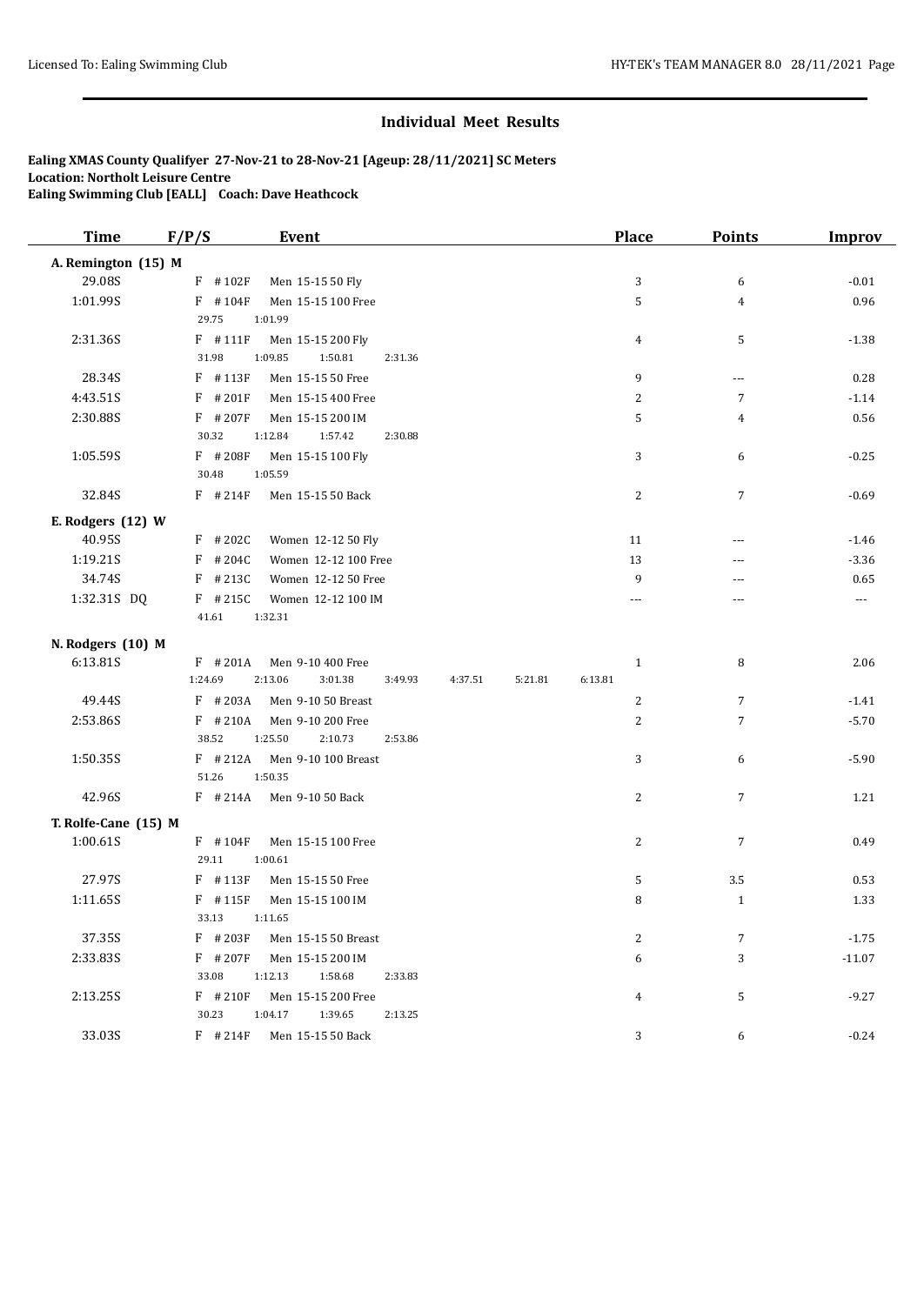| <b>Time</b>       | F/P/S<br><b>Event</b>                                |                    |         | <b>Place</b>       | <b>Points</b>  | <b>Improv</b> |
|-------------------|------------------------------------------------------|--------------------|---------|--------------------|----------------|---------------|
| F. Ruzicka (13) M |                                                      |                    |         |                    |                |               |
| <b>NS</b>         | $F$ #109D<br>Men 13-13 100 Back                      |                    |         | $\overline{a}$     | $\overline{a}$ | $---$         |
| 30.31S            | $F$ #113D<br>Men 13-13 50 Free                       |                    |         | 7                  | 2              | $-1.60$       |
| 5:11.68S          | $F$ # 201D<br>Men 13-13 400 Free                     |                    |         | $\overline{7}$     | $\overline{c}$ | $-11.11$      |
|                   | 33.69<br>1:11.81<br>1:51.07                          | 2:31.90<br>3:11.78 | 3:53.01 | 4:32.43<br>5:11.68 |                |               |
| 2:44.78S          | $F$ # 205D<br>Men 13-13 200 Back                     |                    |         | $\overline{4}$     | 5              | $-4.78$       |
|                   | 39.10<br>1:21.35<br>2:05.06                          | 2:44.78            |         |                    |                |               |
| 1:17.72S DQ       | $F$ # 208D<br>Men 13-13 100 Fly                      |                    |         | $\sim$ $\sim$      | ---            | $---$         |
|                   | 33.15<br>1:17.72                                     |                    |         |                    |                |               |
| 2:28.22S          | $F$ #210D<br>Men 13-13 200 Free                      |                    |         | 5                  | $\overline{4}$ | $-7.53$       |
|                   | 33.33<br>1:11.73<br>1:50.72                          | 2:28.22            |         |                    |                |               |
| 35.62S            | $F$ # 214D<br>Men 13-13 50 Back                      |                    |         | 7                  | $\overline{c}$ | $-0.79$       |
| D. Self (13) W    |                                                      |                    |         |                    |                |               |
| 5:31.42S          | $F$ #101D<br>Women 13-13 400 Free                    |                    |         | 4                  | 5              | $\cdots$      |
|                   | 36.05<br>1:17.00<br>1:59.83                          | 2:41.79<br>3:24.47 | 4:07.62 | 5:31.42<br>4:50.96 |                |               |
| 35.17S            | $F$ #114D<br>Women 13-13 50 Back                     |                    |         | $\overline{4}$     | 5              | $-1.74$       |
| 36.09S            | $F$ # 202D<br>Women 13-13 50 Fly                     |                    |         | 8                  | $\mathbf{1}$   | $-0.50$       |
| 1:09.32S          | $F$ # 204D<br>Women 13-13 100 Free                   |                    |         | 9                  | ---            | $-1.29$       |
|                   | 33.20<br>1:09.32                                     |                    |         |                    |                |               |
| 1:16.32S          | $F$ # 209D<br>Women 13-13 100 Back                   |                    |         | 6                  | 3              | $-3.24$       |
|                   | 36.81<br>1:16.32                                     |                    |         |                    |                |               |
| 32.26S            | $F$ # 213D<br>Women 13-13 50 Free                    |                    |         | 13                 | ---            | $-0.12$       |
| 1:20.16S          | $F$ # 215D<br>Women 13-13 100 IM<br>36.10<br>1:20.16 |                    |         | 6                  | 3              | $-2.12$       |
| E. Sennis (13) W  |                                                      |                    |         |                    |                |               |
| 5:46.40S          | $F$ #101D<br>Women 13-13 400 Free                    |                    |         | 5                  | $\overline{4}$ | $-4.44$       |
|                   | 35.68<br>1:16.05<br>1:59.59                          | 3:31.63<br>2:45.41 | 4:17.07 | 5:46.40<br>5:02.87 |                |               |
| 40.93S            | $F$ #103D<br>Women 13-13 50 Breast                   |                    |         | 6                  | 3              | $-3.07$       |
| 2:38.96S          | $F$ #110D<br>Women 13-13 200 Free                    |                    |         | 9                  | $\cdots$       | $-7.98$       |
|                   | 34.99<br>1:15.09<br>1:57.17                          | 2:38.96            |         |                    |                |               |
| 1:32.47S          | $F$ #112D<br>Women 13-13 100 Breast                  |                    |         | 6                  | 3              | $-3.25$       |
|                   | 42.80<br>1:32.47                                     |                    |         |                    |                |               |
| 37.95S            | $F$ # 202D<br>Women 13-13 50 Fly                     |                    |         | 15                 | ---            | 0.80          |
| 1:11.37S          | $F$ # 204D<br>Women 13-13 100 Free                   |                    |         | 13                 | $- - -$        | $-3.76$       |
|                   | 33.89<br>1:11.37                                     |                    |         |                    |                |               |
| 31.69S            | $F$ # 213D<br>Women 13-13 50 Free                    |                    |         | 10                 | ---            | $-2.53$       |
| 1:22.92S          | $F$ # 215D<br>Women 13-13 100 IM                     |                    |         | 9                  | ---            | $-4.76$       |
|                   | 38.25<br>1:22.92                                     |                    |         |                    |                |               |
| J. Sennis (15) M  |                                                      |                    |         |                    |                |               |
| 2:28.22S          | $F$ #111F<br>Men 15-15 200 Fly                       |                    |         | 2                  | $\overline{7}$ | $\cdots$      |
|                   | 31.72<br>1:48.76<br>1:09.42                          | 2:28.22            |         |                    |                |               |
| 27.87S            | F #113F<br>Men 15-15 50 Free                         |                    |         | 4                  | 5              | 0.37          |
| 1:08.19S          | $F$ #115F<br>Men 15-15 100 IM                        |                    |         | 2                  | $\overline{7}$ | $-0.34$       |
|                   | 31.74<br>1:08.19                                     |                    |         |                    |                |               |
| 4:25.45S          | $F$ #201F<br>Men 15-15 400 Free                      |                    |         | $\mathbf{1}$       | 8              | $-4.47$       |
| 2:24.59S          | $F$ # 207F<br>Men 15-15 200 IM                       |                    |         | 3                  | 6              | $-7.71$       |
|                   | 30.73<br>1:08.29<br>1:51.75                          | 2:24.59            |         |                    |                |               |
| 2:06.61S          | $F$ #210F<br>Men 15-15 200 Free                      |                    |         | $\mathbf{1}$       | 8              | $-0.99$       |
|                   | 29.05<br>1:00.43<br>1:33.72                          | 2:06.61            |         |                    |                |               |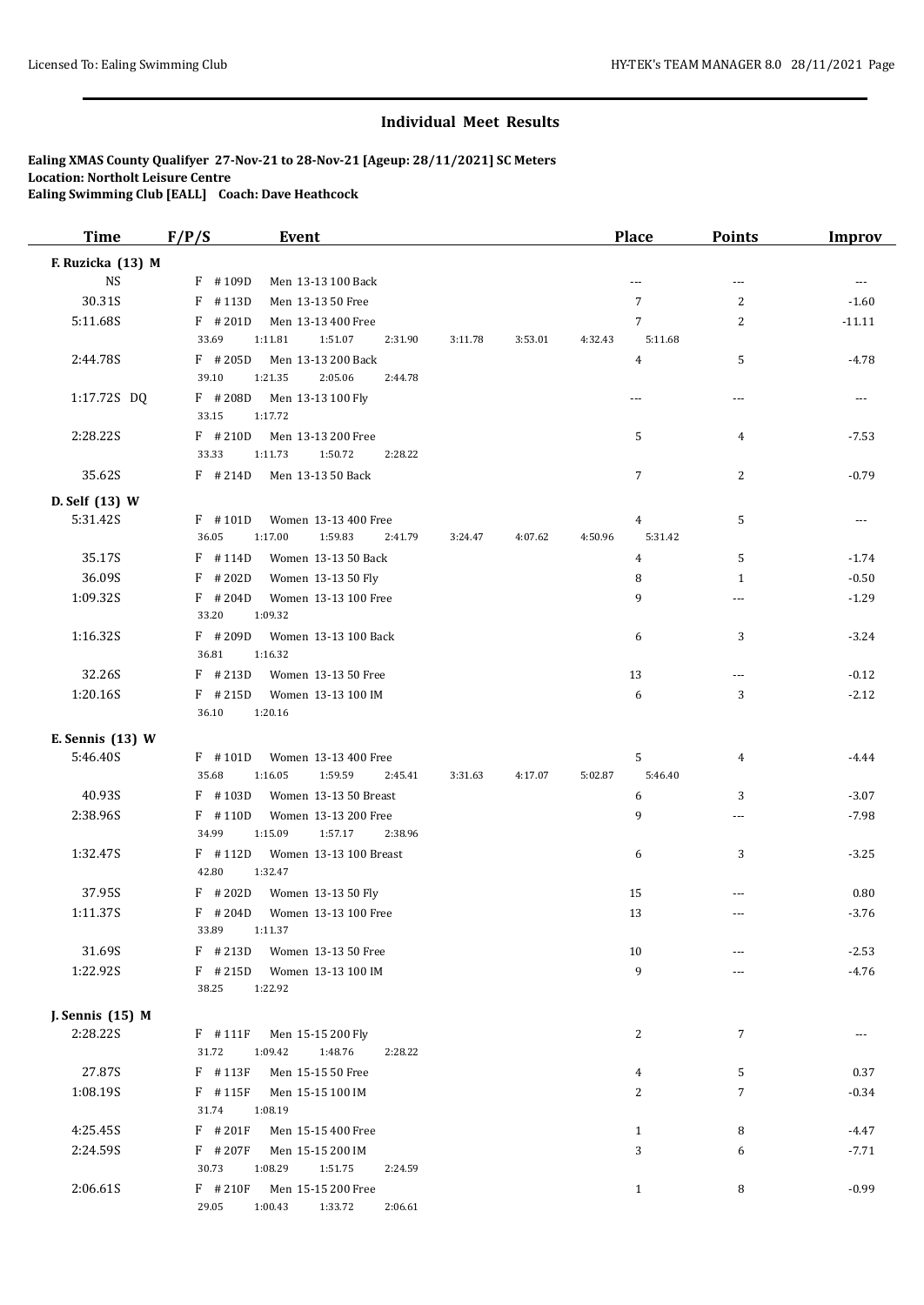| <b>Time</b>                | F/P/S                          | <b>Event</b>                  | <b>Place</b>         | <b>Points</b>  | <b>Improv</b> |
|----------------------------|--------------------------------|-------------------------------|----------------------|----------------|---------------|
| R. Sharma (11) W           |                                |                               |                      |                |               |
| 51.67S                     | $F$ #103B                      | Women 11-11 50 Breast         | 15                   | <u></u>        | $-0.45$       |
| 3:04.84S                   | $F$ #110B                      | Women 11-11 200 Free          | 9                    | ---            | $-3.57$       |
|                            | 41.89                          | 1:28.62<br>2:17.59<br>3:04.84 |                      |                |               |
| 46.43S                     | $F$ #114B                      | Women 11-11 50 Back           | 19                   | $- - -$        | 2.24          |
| 46.37S                     | F<br>#202B                     | Women 11-11 50 Fly            | 11                   |                | 1.20          |
| 1:24.48S                   | F<br>#204B                     | Women 11-11 100 Free          | 13                   | ---            | $-9.63$       |
| 38.32S                     | F<br>#213B                     | Women 11-11 50 Free           | 18                   | ---            | 0.52          |
| 1:38.59S                   | $F$ # 215B                     | Women 11-11 100 IM            | 10                   | <u></u>        | 0.97          |
|                            | 45.28                          | 1:38.59                       |                      |                |               |
| C. Sobti (13) W            |                                |                               |                      |                |               |
| NS                         | $F$ #112D                      | Women 13-13 100 Breast        | $-$                  | ---            | $- - -$       |
| 1:33.41S                   | $F$ #209D                      | Women 13-13 100 Back          | 16                   | ---            | $-2.34$       |
|                            | 43.52                          | 1:33.41                       |                      |                |               |
|                            | S. Spanoyannis-Sachpeli (10) W |                               |                      |                |               |
| 50.02S                     | $F$ #114A                      | Women 9-10 50 Back            | 8                    | $\mathbf{1}$   | $-5.08$       |
| E. Swift (11) W            |                                |                               |                      |                |               |
| 55.57S                     | F #103B                        | Women 11-11 50 Breast         | 18                   | ---            | 0.05          |
| <b>NS</b>                  | F<br>#107B                     | Women 11-11 200 IM            | $\sim$ $\sim$ $\sim$ | $\overline{a}$ | $---$         |
| 1:57.65S                   | $F$ #112B                      | Women 11-11 100 Breast        | $\overline{7}$       | $\overline{2}$ | $- - -$       |
|                            | 55.83                          | 1:57.65                       |                      |                |               |
| 48.30S                     | $F$ #114B                      | Women 11-11 50 Back           | 21                   | ---            | 0.64          |
| 47.44S                     | F<br>#202B                     | Women 11-11 50 Fly            | 12                   | ---            | $-3.01$       |
| 1:29.72S                   | F<br>#204B                     | Women 11-11 100 Free          | 14                   | ---            | $-3.32$       |
| 39.38S                     | $F$ # 213B                     | Women 11-11 50 Free           | 21                   | ---            | $-1.06$       |
| 1:39.53S                   | $F$ # 215B                     | Women 11-11 100 IM            | 11                   | ---            | $-6.68$       |
|                            | 46.95                          | 1:39.53                       |                      |                |               |
| S. Taheri (9) W            |                                |                               |                      |                |               |
| 58.84S                     | $F$ #103A                      | Women 9-10 50 Breast          | 8                    | $\mathbf{1}$   | $-1.30$       |
| <b>NS</b>                  | #112A<br>F                     | Women 9-10 100 Breast         | ---                  | ---            | ---           |
| <b>NS</b>                  | F<br>#114A                     | Women 9-10 50 Back            | $\sim$ $\sim$        | <u></u>        | $\ldots$      |
| 56.50S                     | #202A<br>F                     | Women 9-10 50 Fly             | 10                   |                | $-0.91$       |
| 43.92S                     | F<br>#213A                     | Women 9-10 50 Free            | 14                   | $\sim$         | $-5.20$       |
| 1:54.99S                   | $F$ # 215A                     | Women 9-10 100 IM             | 13                   | $\sim$         | $-3.70$       |
|                            | 56.07                          | 1:54.99                       |                      |                |               |
| M. Taniguchi-Warren (13) W |                                |                               |                      |                |               |
| NS                         | $F$ #213D                      | Women 13-13 50 Free           | $\sim$               | $\sim$         | $- - -$       |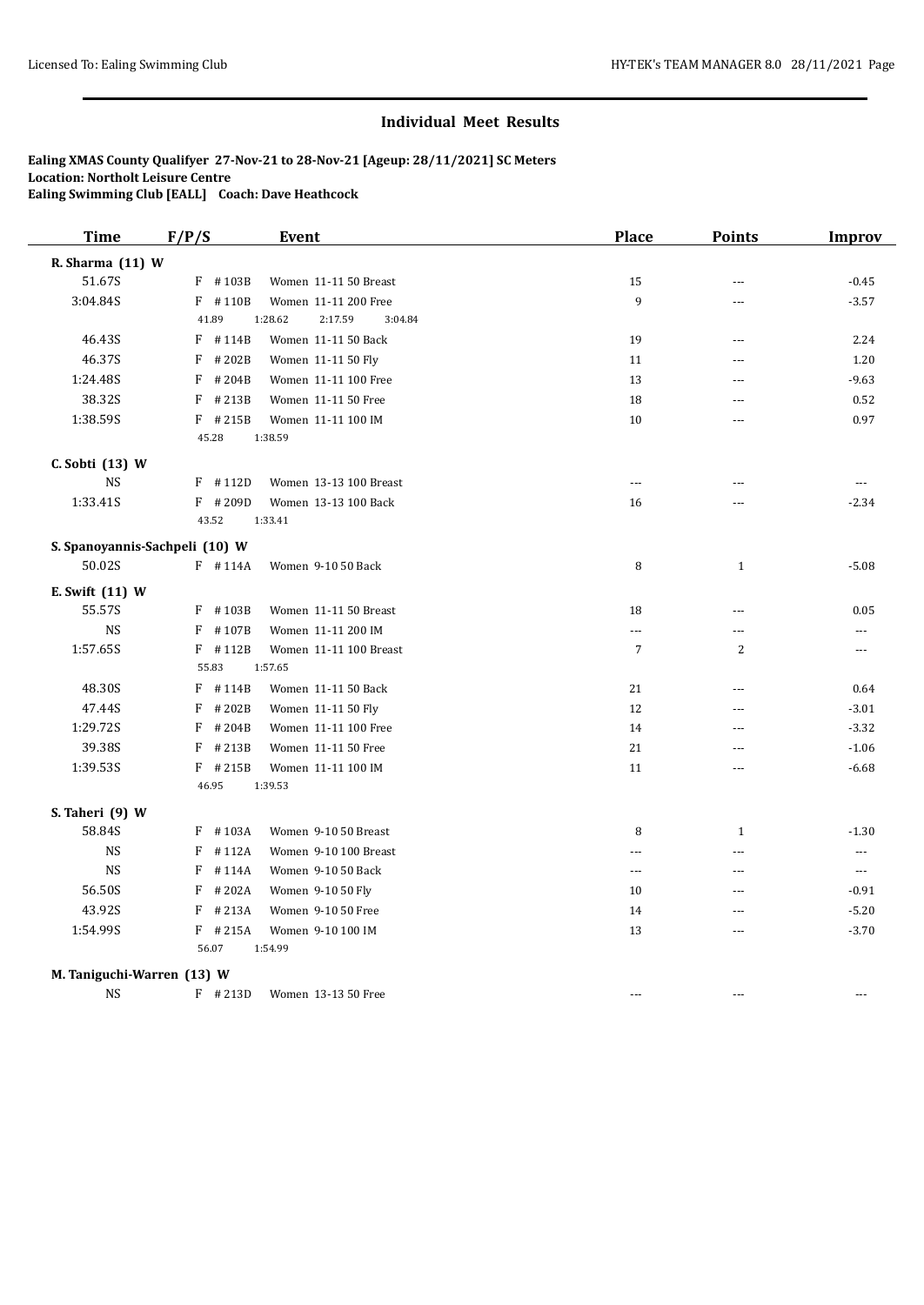| <b>Time</b>          | F/P/S               | Event                                                     |         |         | <b>Place</b>            | <b>Points</b>  | <b>Improv</b> |
|----------------------|---------------------|-----------------------------------------------------------|---------|---------|-------------------------|----------------|---------------|
| D. Tedesco (14) M    |                     |                                                           |         |         |                         |                |               |
| 31.07S               | $F$ #102E           | Men 14-14 50 Fly                                          |         |         | 2                       | $\overline{7}$ | $-0.93$       |
| 1:00.13S             | $F$ #104E           | Men 14-14 100 Free                                        |         |         | $\mathbf{1}$            | 8              | 0.06          |
|                      | 28.52               | 1:00.13                                                   |         |         |                         |                |               |
| 1:06.93S             | F #109E             | Men 14-14 100 Back                                        |         |         | $\mathbf{1}$            | 8              | $-0.92$       |
|                      | 32.84               | 1:06.93                                                   |         |         |                         |                |               |
| 27.69S               | F #113E             | Men 14-14 50 Free                                         |         |         | 2                       | 7              | $-0.41$       |
| 4:31.05S             | $F$ #201E           | Men 14-14 400 Free                                        |         |         | $\mathbf{1}$            | 8              | $-5.68$       |
| 2:30.46S             | $F$ # 207E          | Men 14-14 200 IM                                          |         |         | $\mathbf{1}$            | 8              | 2.18          |
|                      | 31.53               | 1:10.11<br>1:55.70<br>2:30.46                             |         |         |                         |                |               |
| 2:10.48S             | $F$ #210E<br>29.28  | Men 14-14 200 Free<br>1:02.72<br>1:37.26<br>2:10.48       |         |         | $\mathbf{1}$            | 8              | $-2.11$       |
| 32.13S               | $F$ # 214E          | Men 14-14 50 Back                                         |         |         | $\mathbf{1}$            | 8              | $-0.57$       |
|                      |                     |                                                           |         |         |                         |                |               |
| L. Thornton $(22)$ W |                     |                                                           |         |         |                         |                |               |
| 4:26.58S             | $F$ #101G<br>30.44  | Women 16 & Over 400 Free<br>1:03.95<br>1:38.32<br>2:12.72 | 2:46.72 | 3:20.68 | 2<br>4:26.58<br>3:54.08 | $\overline{7}$ | $-3.66$       |
|                      |                     |                                                           |         |         |                         |                |               |
| E. Train (17) W      |                     |                                                           |         |         |                         |                |               |
| 2:14.52S             | $F$ #110G           | Women 16 & Over 200 Free                                  |         |         | 2                       | $\overline{7}$ | $-4.48$       |
|                      | 30.66               | 1:04.37<br>1:39.60<br>2:14.52                             |         |         |                         |                |               |
| 31.91S               | $F$ # 202G          | Women 16 & Over 50 Fly                                    |         |         | 2                       | $\overline{7}$ | $-0.70$       |
| 1:02.48S             | $F$ # 204G<br>30.16 | Women 16 & Over 100 Free<br>1:02.48                       |         |         | 2                       | 7              | $-0.97$       |
| 1:12.76S             | $F$ # 209G          | Women 16 & Over 100 Back                                  |         |         | 3                       | 6              | 0.71          |
|                      | 34.86               | 1:12.76                                                   |         |         |                         |                |               |
| M. Tran (12) W       |                     |                                                           |         |         |                         |                |               |
| 44.27S               | $F$ #103C           | Women 12-12 50 Breast                                     |         |         | 3                       | 6              | $-1.89$       |
| 3:21.36S             | $F$ #107C           | Women 12-12 200 IM                                        |         |         | 6                       | 3              | $-34.74$      |
|                      | 43.17               | 1:34.48<br>2:33.72<br>3:21.36                             |         |         |                         |                |               |
| 2:57.32S             | $F$ #110C           | Women 12-12 200 Free                                      |         |         | 9                       | ---            | $-5.18$       |
|                      | 38.17               | 1:23.65<br>2:10.77<br>2:57.32                             |         |         |                         |                |               |
| 1:40.63S             | $F$ #112C           | Women 12-12 100 Breast                                    |         |         | 4                       | 5              | $-2.06$       |
|                      | 46.95               | 1:40.63                                                   |         |         |                         |                |               |
| 41.06S               | $F$ #114C           | Women 12-12 50 Back                                       |         |         | 13                      | ---            | $-1.16$       |
| 40.36S               | $F$ # 202C          | Women 12-12 50 Fly                                        |         |         | 10                      | ---            | $-2.84$       |
| 1:18.63S             | $F$ # 204C          | Women 12-12 100 Free                                      |         |         | 11                      | ---            | $-4.81$       |
| 3:28.20S             | $F$ # 206C          | Women 12-12 200 Breast                                    |         |         | 3                       | 6              | $-15.99$      |
|                      | 1:40.80             | 3:28.20<br>1:40.80<br>2:35.46                             | 3:28.20 |         |                         |                |               |
| <b>NS</b>            | $F$ # 209C          | Women 12-12 100 Back                                      |         |         | $\cdots$                | ---            | ---           |
| 34.78S               | $F$ # 213C          | Women 12-12 50 Free                                       |         |         | 10                      | ---            | $-0.03$       |
| 1:29.96S             | $F$ # 215C          | Women 12-12 100 IM                                        |         |         | 7                       | 2              | $-2.80$       |
|                      | 41.33               | 1:29.96                                                   |         |         |                         |                |               |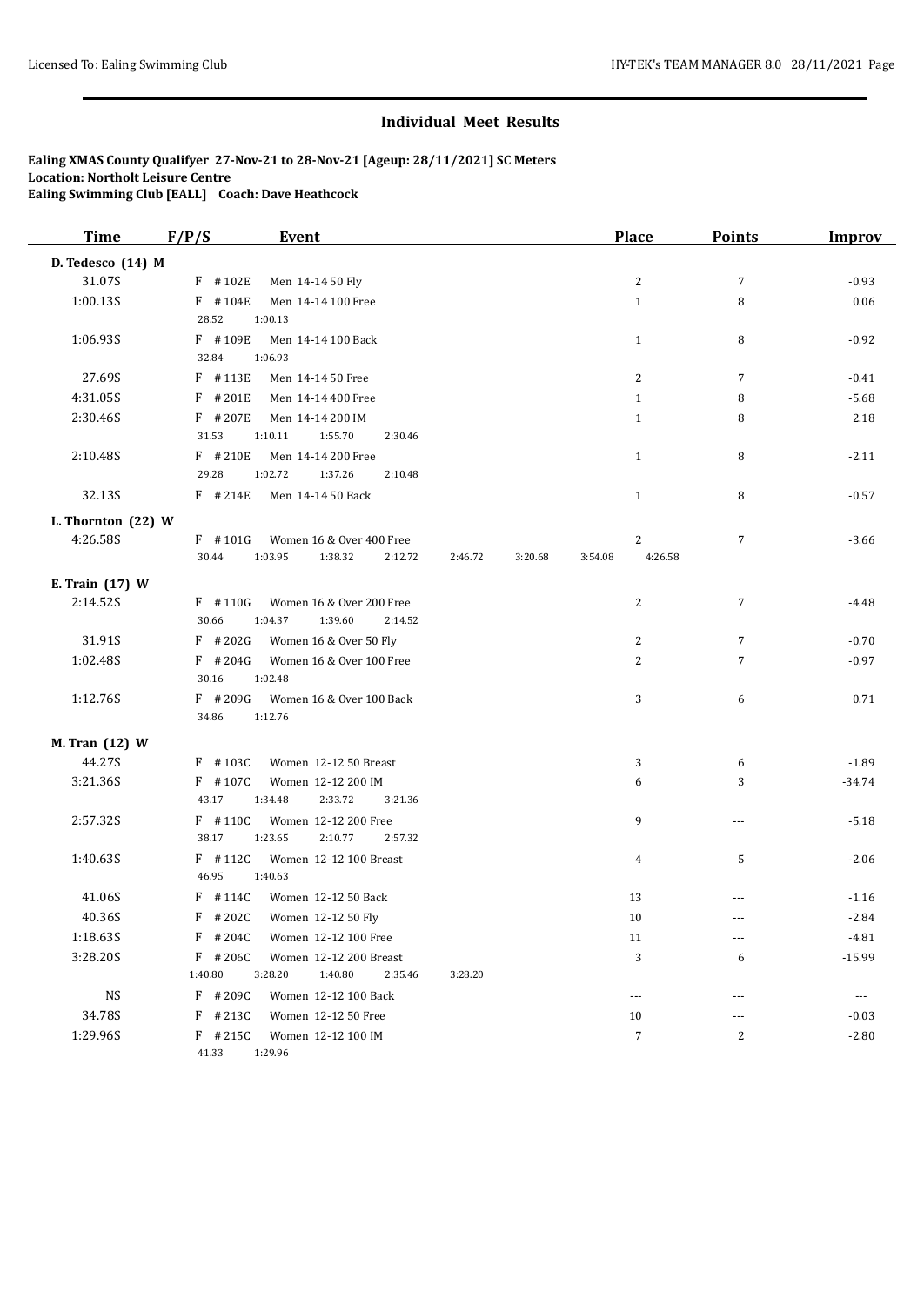| <b>Time</b>       | F/P/S<br><b>Event</b>                               | <b>Place</b>   | <b>Points</b>  | <b>Improv</b>        |
|-------------------|-----------------------------------------------------|----------------|----------------|----------------------|
| S. Tran (10) W    |                                                     |                |                |                      |
| 47.66S            | $F$ # 202A<br>Women 9-10 50 Fly                     | 6              | 3              | $-0.56$              |
| 1:27.85S          | $F$ # 204A<br>Women 9-10 100 Free                   | 4              | 5              | $-4.25$              |
| 4:27.87S          | $F$ # 206A<br>Women 9-10 200 Breast                 | $\mathbf{1}$   | 8              | $\sim$ $\sim$        |
|                   | 2:08.64<br>4:27.87<br>2:08.64<br>3:18.98<br>4:27.87 |                |                |                      |
| <b>NS</b>         | $F$ #209A<br>Women 9-10 100 Back                    | $\overline{a}$ | ---            | $\sim$ $\sim$ $\sim$ |
| 38.74S            | $F$ # 213A<br>Women 9-10 50 Free                    | 3              | 6              | $-1.20$              |
| 1:40.89S          | $F$ # 215A<br>Women 9-10 100 IM                     | 2              | $\overline{7}$ | $-2.92$              |
|                   | 47.15<br>1:40.89                                    |                |                |                      |
| L. Turner $(9)$ W |                                                     |                |                |                      |
| 46.48S            | $F$ #202A<br>Women 9-10 50 Fly                      | 4              | 5              | $-18.52$             |
| 1:26.81S          | $F$ # 204A<br>Women 9-10 100 Free                   | 2              | $\overline{7}$ | $---$                |
| 1:38.66S          | $F$ # 209A<br>Women 9-10 100 Back                   | 3              | 6              | ---                  |
|                   | 1:38.76<br>1:38.66                                  |                |                |                      |
| 38.82S            | $F$ # 213A<br>Women 9-10 50 Free                    | 4              | 5              | $-4.52$              |
| 1:45.30S          | $F$ #215A<br>Women 9-10 100 IM                      | 7              | $\overline{c}$ | $\sim$ $\sim$        |
|                   | 1:45.30<br>47.60                                    |                |                |                      |
| M. Vuckovic (9) M |                                                     |                |                |                      |
| 48.41S            | $F$ #102A<br>Men 9-10 50 Fly                        | 3              | 6              | $-14.92$             |
| 1:29.38S          | $F$ #104A<br>Men 9-10 100 Free                      | 7              | $\overline{c}$ | $-8.31$              |
|                   | 43.55<br>1:29.38                                    |                |                |                      |
| 1:39.37S          | $F$ #109A<br>Men 9-10 100 Back                      | 4              | 5              | $\cdots$             |
|                   | 49.10<br>1:39.37                                    |                |                |                      |
| 39.60S            | $F$ #113A<br>Men 9-10 50 Free                       | 7              | $\overline{c}$ | $-2.78$              |
| 1:39.11S          | $F$ #115A<br>Men 9-10 100 IM                        | 4              | 5              | $\sim$ $\sim$ $\sim$ |
|                   | 46.10<br>1:39.11                                    |                |                |                      |
| 52.49S            | $F$ # 203A<br>Men 9-10 50 Breast                    | 4              | 5              | $-3.15$              |
| 3:14.32S          | $F$ #210A<br>Men 9-10 200 Free                      | 3              | 6              | $\scriptstyle\cdots$ |
|                   | 2:25.65<br>44.66<br>1:34.44<br>3:14.32              |                |                |                      |
| 44.74S            | $F$ # 214A<br>Men 9-10 50 Back                      | 3              | 6              | $-3.33$              |
| R. Walsh (13) W   |                                                     |                |                |                      |
| 44.42S            | $F$ #103D<br>Women 13-13 50 Breast                  | 9              | ---            | 0.64                 |
| 3:13.34S          | $F$ #107D<br>Women 13-13 200 IM                     | 11             | ---            | 3.40                 |
|                   | 39.51<br>1:29.53<br>2:30.31<br>3:13.34              |                |                |                      |
| 2:39.27S          | $F$ #110D<br>Women 13-13 200 Free                   | 10             | ---            | $-4.40$              |
|                   | 35.68<br>1:16.62<br>1:59.78<br>2:39.27              |                |                |                      |
| 1:39.84S          | $F$ #112D<br>Women 13-13 100 Breast                 | 11             | ---            | $-3.81$              |
|                   | 48.23<br>1:39.84                                    |                |                |                      |
| 38.72S            | $F$ #114D<br>Women 13-13 50 Back                    | 10             | ---            | $-1.79$              |
| 36.92S            | $F$ # 202D<br>Women 13-13 50 Fly                    | 11             | ---            | 0.20                 |
| 1:09.28S          | $F$ # 204D<br>Women 13-13 100 Free                  | 8              | $\mathbf{1}$   | $-0.94$              |
|                   | 32.89<br>1:09.28                                    |                |                |                      |
| 1:24.45S          | $F$ # 209D<br>Women 13-13 100 Back                  | 12             | ---            | $-4.51$              |
|                   | 41.11<br>1:24.45                                    |                |                |                      |
| 31.17S            | $F$ # 213D<br>Women 13-13 50 Free                   | 6              | 3              | $-0.64$              |
| 1:27.17S          | $F$ # 215D<br>Women 13-13 100 IM                    | 15             |                | 1.42                 |
|                   | 40.39<br>1:27.17                                    |                |                |                      |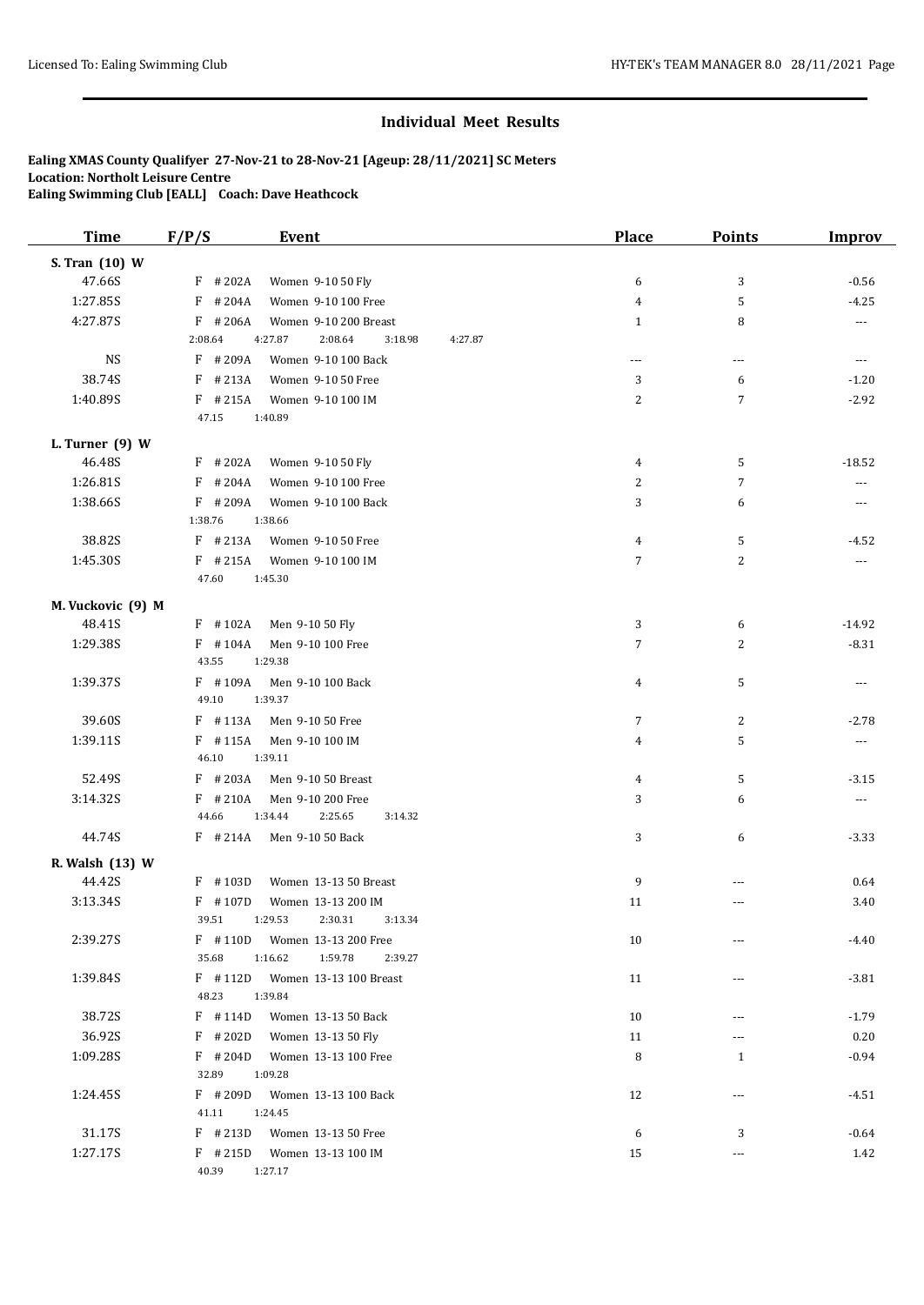| <b>Time</b>        | F/P/S               | <b>Event</b>                               |         |         |         | <b>Place</b>     | <b>Points</b>  | <b>Improv</b> |
|--------------------|---------------------|--------------------------------------------|---------|---------|---------|------------------|----------------|---------------|
| E. Whitmore (17) W |                     |                                            |         |         |         |                  |                |               |
| 5:17.68S           | $F$ #101G           | Women 16 & Over 400 Free                   |         |         |         | $\sqrt{ }$       | $\overline{c}$ | $-29.86$      |
|                    | 33.34               | 1:51.28<br>1:11.27<br>2:32.31              | 3:13.57 | 3:54.84 | 4:37.14 | 5:17.68          |                |               |
| 40.71S             | $F$ #103G           | Women 16 & Over 50 Breast                  |         |         |         | 5                | 4              | 0.50          |
| 2:29.18S           | $F$ #110G           | Women 16 & Over 200 Free                   |         |         |         | 3                | 6              | $-6.97$       |
|                    | 33.69               | 1:11.58<br>1:50.61<br>2:29.18              |         |         |         |                  |                |               |
| 1:27.71S           | $F$ #112G           | Women 16 & Over 100 Breast                 |         |         |         | 2                | $\overline{7}$ | 2.08          |
|                    | 41.38               | 1:27.71                                    |         |         |         |                  |                |               |
| 1:09.22S           | $F$ # 204G          | Women 16 & Over 100 Free                   |         |         |         | 4                | 5              | 0.98          |
| 31.85S             | $F$ # 213G          | Women 16 & Over 50 Free                    |         |         |         | 4                | 5              | 1.03          |
| 1:22.43S           | $F$ # 215G          | Women 16 & Over 100 IM                     |         |         |         | 2                | $\overline{7}$ | 5.18          |
|                    | 38.77               | 1:22.43<br>---<br>$\overline{\phantom{a}}$ |         |         |         |                  |                |               |
| A. Williams (15) W |                     |                                            |         |         |         |                  |                |               |
| 2:26.54S           | $F$ #110F           | Women 15-15 200 Free                       |         |         |         | 4                | 5              | $-0.21$       |
|                    | 33.70               | 1:48.86<br>1:10.64<br>2:26.54              |         |         |         |                  |                |               |
| 36.56S             | $F$ #114F           | Women 15-15 50 Back                        |         |         |         | 5                | 4              | $-0.31$       |
| 33.60S             | $F$ # 202F          | Women 15-15 50 Fly                         |         |         |         | 5                | 4              | $-1.40$       |
| 1:06.01S           | $F$ # 204F          | Women 15-15 100 Free                       |         |         |         | $\mathbf{1}$     | 8              | 0.29          |
|                    | 31.45               | 1:06.01                                    |         |         |         |                  |                |               |
| 30.51S             | $F$ # 213F          | Women 15-15 50 Free                        |         |         |         | $\mathbf{1}$     | 8              | 0.60          |
| 1:16.48S           | $F$ # 215F          | Women 15-15 100 IM                         |         |         |         | $\overline{2}$   | $\overline{7}$ | $-0.68$       |
|                    | 35.02               | 1:16.48<br>---                             |         |         |         |                  |                |               |
| M. Wilson (14) W   |                     |                                            |         |         |         |                  |                |               |
| 5:39.72S           | F #101E             | Women 14-14 400 Free                       |         |         |         | 6                | 3              | $- - -$       |
|                    | 37.93               | 1:19.10<br>2:01.68<br>2:45.07              | 3:28.99 | 4:14.12 | 4:58.29 | 5:39.72          |                |               |
| 2:33.02S           | F #110E             | Women 14-14 200 Free                       |         |         |         | 6                | 3              | $-7.45$       |
|                    | 34.29               | 1:13.32<br>1:54.91<br>2:33.02              |         |         |         |                  |                |               |
| 37.36S             | $F$ # 114E          | Women 14-14 50 Back                        |         |         |         | 10               | $\overline{a}$ | 0.67          |
| 35.93S             | #202E<br>F          | Women 14-14 50 Fly                         |         |         |         | 8                | $\mathbf{1}$   | $-0.29$       |
| 1:07.75S           | #204E<br>F          | Women 14-14 100 Free                       |         |         |         | 4                | 5              | $-0.94$       |
| 1:19.93S           | $F$ # 209E          | Women 14-14 100 Back                       |         |         |         | 7                | $\overline{c}$ | $-0.70$       |
|                    | 38.46               | 1:19.93                                    |         |         |         |                  |                |               |
| 30.08S             | $F$ # 213E          | Women 14-14 50 Free                        |         |         |         | 3                | 6              | $-0.45$       |
| 1:20.56S           | $F$ # 215E<br>37.06 | Women 14-14 100 IM<br>1:20.56              |         |         |         | 5                | 4              | 0.84          |
|                    |                     |                                            |         |         |         |                  |                |               |
| M. Wojtala (11) W  |                     |                                            |         |         |         |                  |                |               |
| 6:08.17S           | $F$ #101B           | Women 11-11 400 Free                       |         |         |         | $\overline{c}$   | $\overline{7}$ | ---           |
|                    | 1:22.38             | 2:08.55<br>2:56.07<br>3:44.67              | 4:33.12 | 5:21.57 | 6:08.17 |                  |                |               |
| 43.85S             | $F$ #114B           | Women 11-11 50 Back                        |         |         |         | 14               | $---$          | $-2.12$       |
| 45.14S             | #202B<br>F          | Women 11-11 50 Fly                         |         |         |         | 9                | ---            | $-6.14$       |
| 1:18.28S           | F<br>#204B          | Women 11-11 100 Free                       |         |         |         | $\boldsymbol{7}$ | 2              | $-5.94$       |
| 36.76S             | F<br>#213B          | Women 11-11 50 Free                        |         |         |         | 15               | ---            | 0.13          |
| 1:34.96S           | $F$ # 215B          | Women 11-11 100 IM                         |         |         |         | $\overline{7}$   | 2              | 61.96         |
|                    | 45.40               | 1:34.96                                    |         |         |         |                  |                |               |